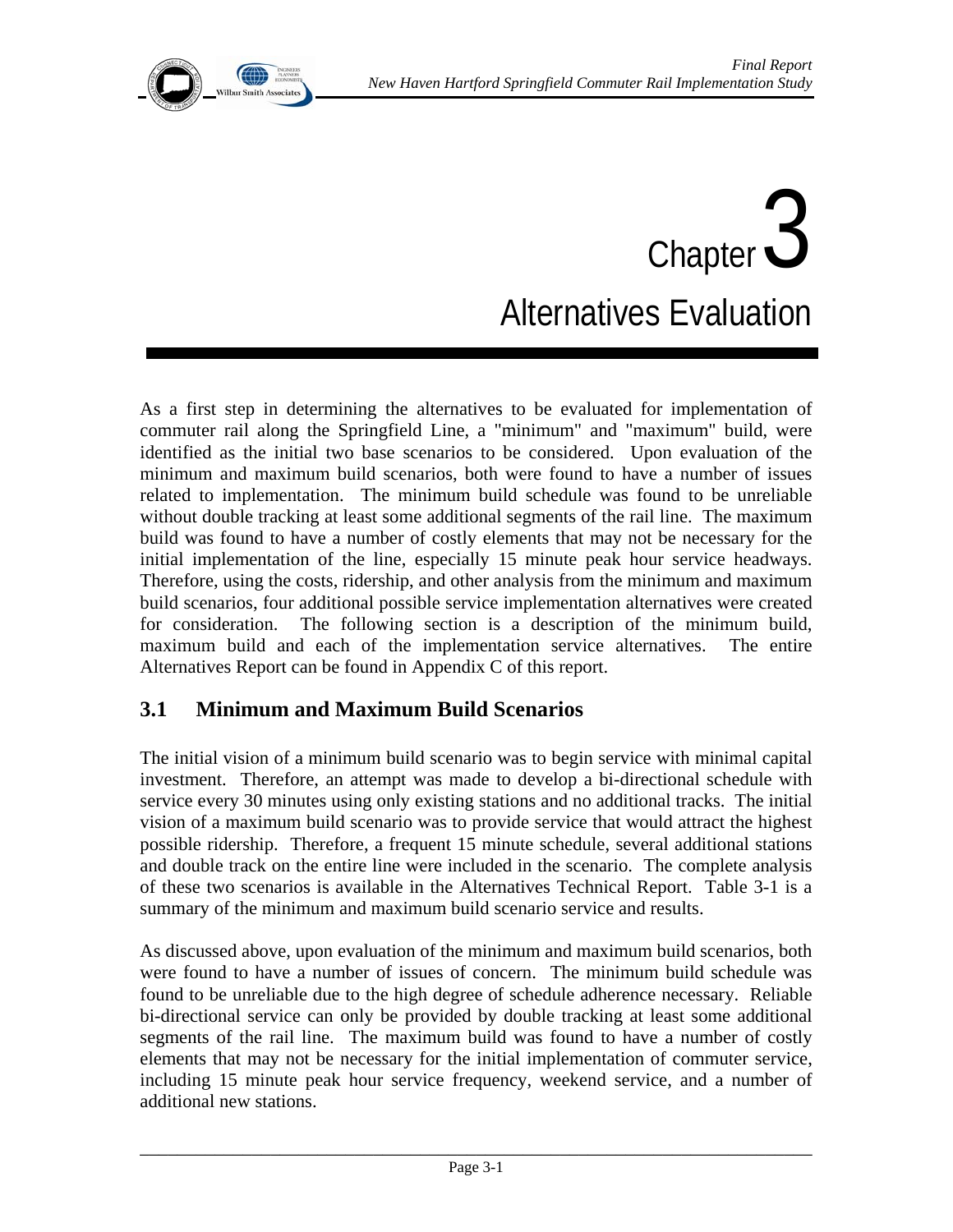

|                                     | <b>Min Build</b>                                 | <b>Max Build</b>                                                                                            |
|-------------------------------------|--------------------------------------------------|-------------------------------------------------------------------------------------------------------------|
| Scenario                            | No additional tracks                             | Double track entire line                                                                                    |
| <b>Stations</b>                     | Nine Existing with limited<br>additional parking | Existing plus Seven New $-$ all<br>improved with high-level platforms,<br>pedestrian crossing and buildings |
| <b>Peak Hour Train</b><br>Frequency | $30 - 35$ minute                                 | 15 minute                                                                                                   |
| <b>Off-Peak Service</b>             | No - Only Amtrak                                 | Hourly Weekday plus Weekend                                                                                 |
| <b>Estimated Daily Trips</b>        | 1,767 (not including<br>Amtrak)                  | 4,983 (including Amtrak)                                                                                    |
| <b>Capital Cost</b>                 | \$86 million                                     | \$558 million                                                                                               |
| <b>Operating Cost</b>               | \$7.1 million                                    | \$48.3 million                                                                                              |
| <b>Operating Deficit</b>            | \$6.2 million                                    | \$44.7 million                                                                                              |
| <b>Per Passenger Subsidy</b>        | \$13.81                                          | \$32.56                                                                                                     |

**Table 3-1 Minimum and Maximum Build Scenarios** 

Using the costs, ridership, and other analysis from the minimum and maximum build scenarios, four implementation alternatives were derived with varying service plans. Other elements of the maximum build scenario were broken down into a menu of additional elements that can be added initially or in the future as funding or other benchmarks are in place. The following is a summary of each of the alternatives considered to be feasible for initial service implementation. All implementation alternatives use only existing stations along the line.

# **3.2 Implementation Alternatives**

The following four subsections describe the four implementation alternatives. Schedules for the proposed service follow in Table 3-2 through Table 3-5.

### **3.2.1 Alternative CT1**

The CT1 alternative is an attempt to minimize the initial capital expenditures by adding no additional double track segments while providing a reliable service within the context of existing Amtrak service and using existing stations. As found in the minimum build, reliable two-directional service is not possible with 30 minute headways and existing track configuration. Rather than provide only 60 minute peak hour service or unreliable 30 minute service, reliable service with approximately 35 minute headways will be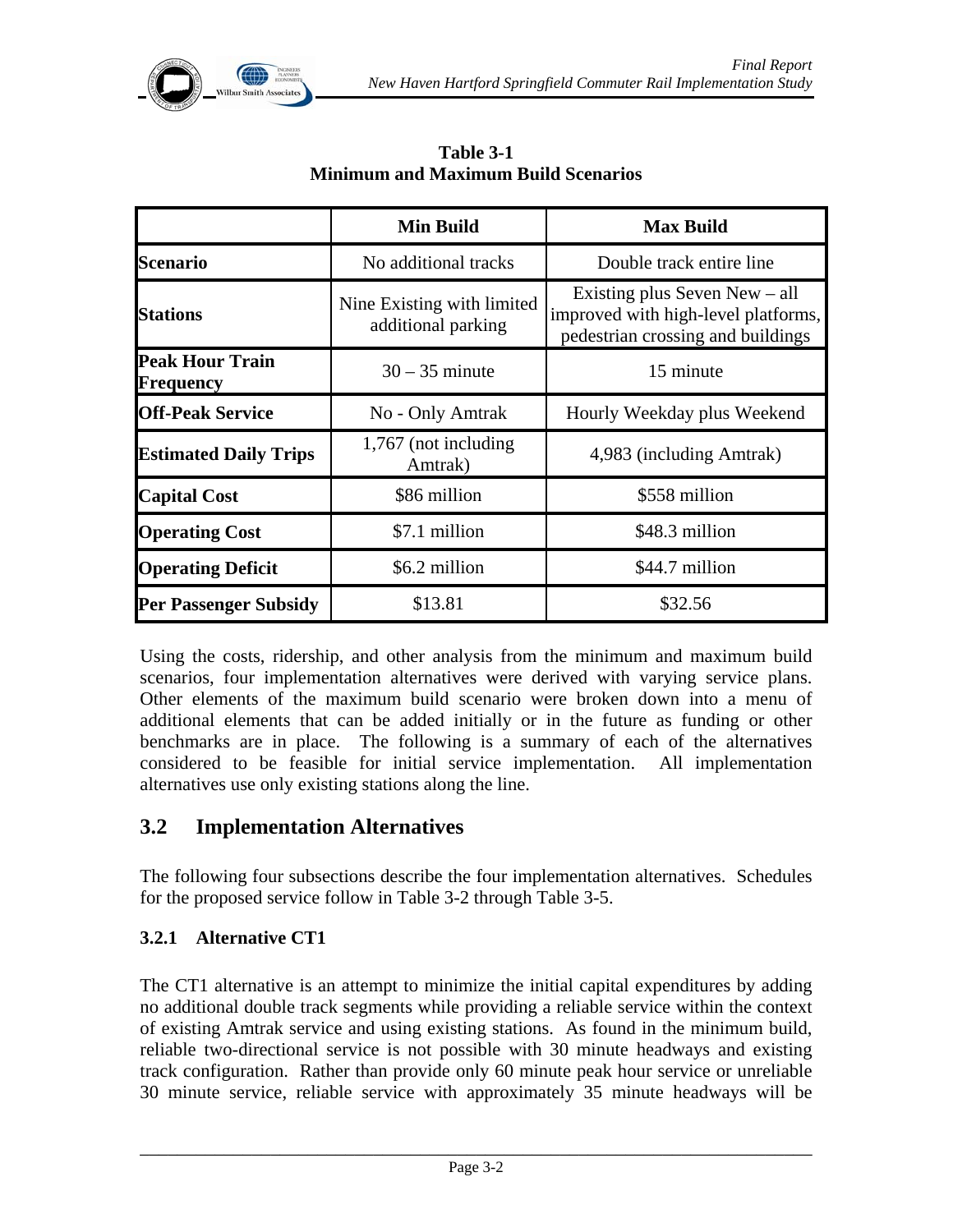

accomplished by providing directional service on the line, southbound in the morning peak commute hours and northbound in the afternoon peak commute hours. The CT1 alternative includes the following:

- No new double track will be added;
- The existing Amtrak schedule would experience minor alterations;
- Six one-way trips per weekday, with no off-peak or weekend service;
- The new service will only go to the furthest north station in CT (Windsor Locks);
- The following stations are included;
	- o Union Station (New Haven)
		- o State Street (New Haven)
		- o Wallingford
		- o Meriden
		- o Berlin
		- o Union Station (Hartford)
		- o Windsor
		- o Windsor Locks (with bus connection to Bradley Airport)
- The service is designed to be reliable and fit within the existing Amtrak schedule;
- Amtrak trains fares would be adjusted to be compatible with the commuter train fares;
- Visual and audio announcement at stations;
- Local bus service will be modified to provide appropriate service to the stations (adding Commuter Connection service at New Haven, etc); and
- Stations will be ADA compliant with either level boarding or on board lifts.

#### **3.2.2 Alternative CT2**

The operating assumptions under Alternative CT2 are that the existing Amtrak service would be maintained using existing stations. Furthermore, the new commuter service would be designed for approximately 30 minute headways timed for critical time periods for bi-directional service into New Haven and Hartford (as opposed to only one direction in Alternative CT1). This is essentially the bi-directional 30 minute service envisioned for the minimum build, but in order to provide reliable service, either new or lengthened double track sections would be required. The CT2 alternative includes the following:

- 12.4 miles of new or extended double track sections will be added to improve reliability and provide approximate 30 minute headways meeting critical times in New Haven and Hartford;
- The existing Amtrak schedule would experience minor alterations;
- Fourteen one-way trips per weekday, with no off-peak or weekend service;
- The new service will only go to the furthest north station in CT (Windsor Locks);
- The following stations are included;
	- o Union Station (New Haven)
	- o State Street (New Haven)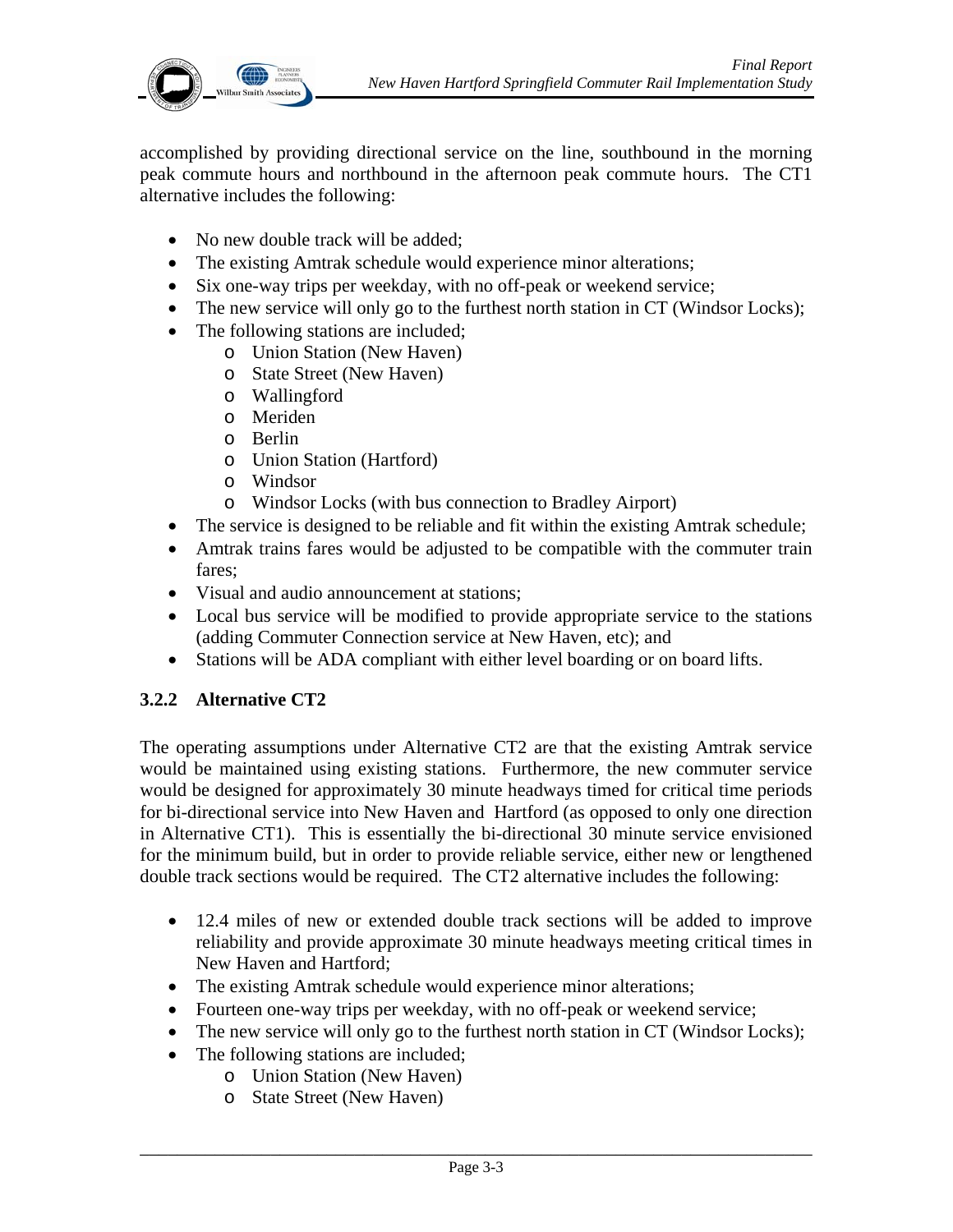

- o Wallingford
- o Meriden
- o Berlin
- o Union Station (Hartford)
- o Windsor
- o Windsor Locks (with bus connection to Bradley Airport)
- The service is designed to be reliable and fit within the existing Amtrak schedule;
- Amtrak trains fares would be adjusted to be compatible with the commuter train fares;
- Visual and audio announcement at stations;
- Local bus service will be modified to provide appropriate service to the stations; and
- Stations will be ADA compliant with either level boarding or on board lifts.

# **3.2.3 Alternative Bi-State1**

In an attempt to save operating costs, Alternatives CT1 and CT2 provided service only to Windsor Locks as the northern-most existing station in Connecticut. Alternative Bi-State1 is similar to Alternative CT2 in that the existing Amtrak service would be maintained and the new commuter service designed for approximately 30 minute headways timed for critical time periods for bi-directional service. The difference is this critical time period service would be provided into New Haven and Hartford, as well as Springfield, Massachusetts. This would once again require either new or lengthened double track sections. The Bi-State1 alternative includes the following:

- 15.6 miles of new or extended double track sections will be added to improve reliability and provide 30 minute headways meeting critical times in New Haven, Hartford and Springfield;
- The existing Amtrak schedule would experience minor alterations;
- Fourteen one-way trips per weekday, with no off-peak or weekend service;
- The new service will go to Springfield;
- The following stations are included;
	- o Union Station (New Haven)
	- o State Street (New Haven)
	- o Wallingford
	- o Meriden
	- o Berlin
	- o Union Station (Hartford)
	- o Windsor
	- o Windsor Locks (with bus connection to Bradley Airport)
	- o Springfield
- The service is designed to be reliable and fit within the existing Amtrak schedule;
- Amtrak trains fares would be adjusted to be compatible with the commuter train fares;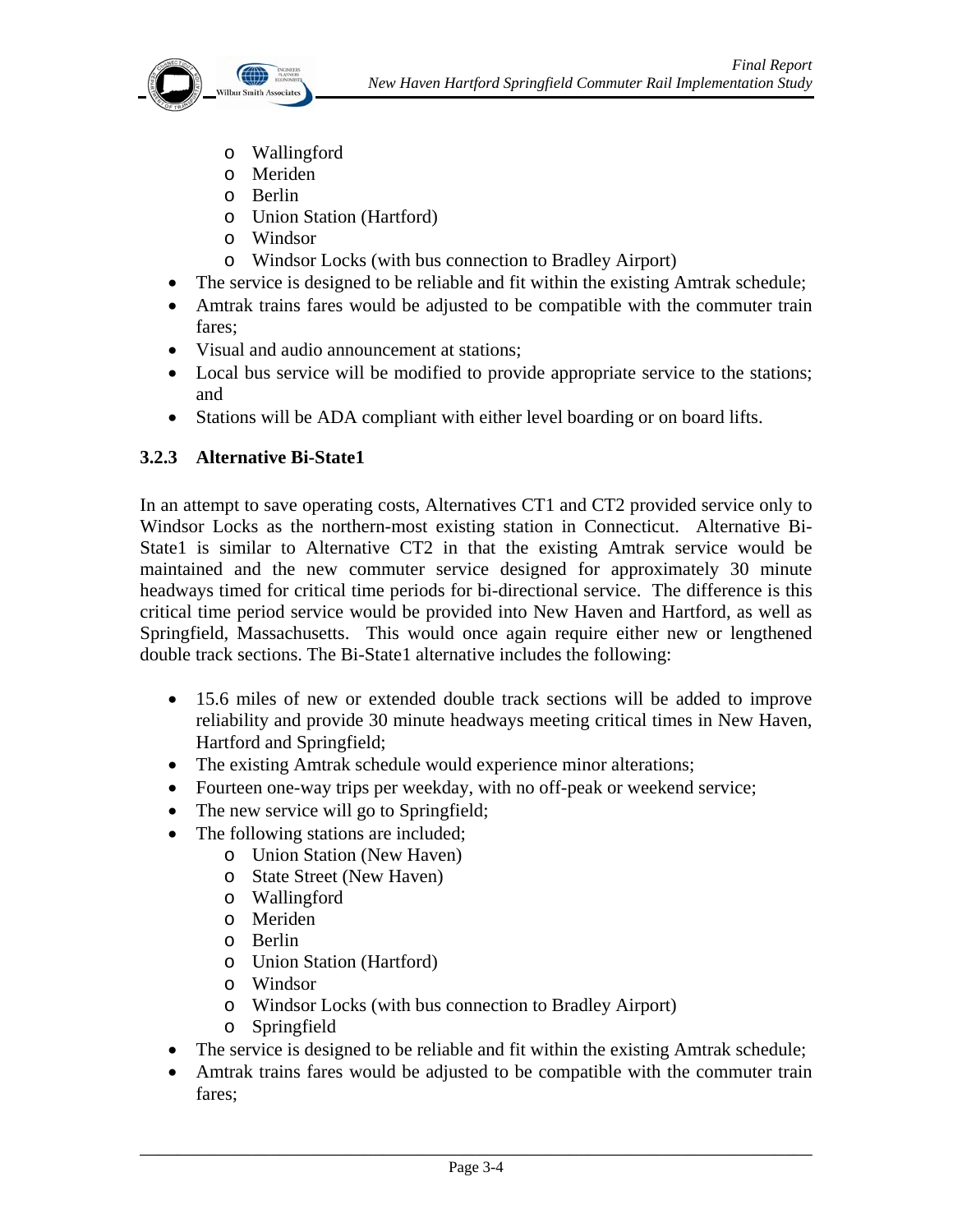

- Visual and audio announcement at stations;
- Local bus service will be modified to provide appropriate service to the stations; and
- Stations will be ADA compliant with either level boarding or on board lifts.

#### **3.2.4 Alternative Bi-State2**

Alternative Bi-State2 builds upon Alternative Bi-State1 by redesigning Amtrak's service to provide optimal commuter operations with uniform 30 minute headways timed for critical time periods for bi-directional service into New Haven, Hartford and Springfield. By shifting Amtrak's service that falls in the peak commuter hours, improved arrival times into New Haven, Hartford and Springfield can be scheduled, as well as better connections with Metro North. The Bi-State2 alternative includes the following:

- 15.6 miles of new or extended double track sections will be added to improve reliability and provide 30 minute headways meeting critical times in New Haven, Hartford and Springfield;
- The existing Amtrak schedule will be adjusted to provide optimal times with reliable service;
- Fourteen one-way trips per weekday, with no off-peak or weekend service;
- The new service will go to Springfield;
- The following stations are included;
	- o Union Station (New Haven)
	- o State Street (New Haven)
	- o Wallingford
	- o Meriden
	- o Berlin
	- o Union Station (Hartford)
	- o Windsor
	- o Windsor Locks (with bus connection to Bradley Airport)
	- o Springfield
- Amtrak trains fares would be adjusted to be compatible with the commuter train fares;
- Visual and audio announcement at stations;
- Local bus service will be modified to provide appropriate service to the stations; and
- Stations will be ADA compliant with either level boarding or on board lifts.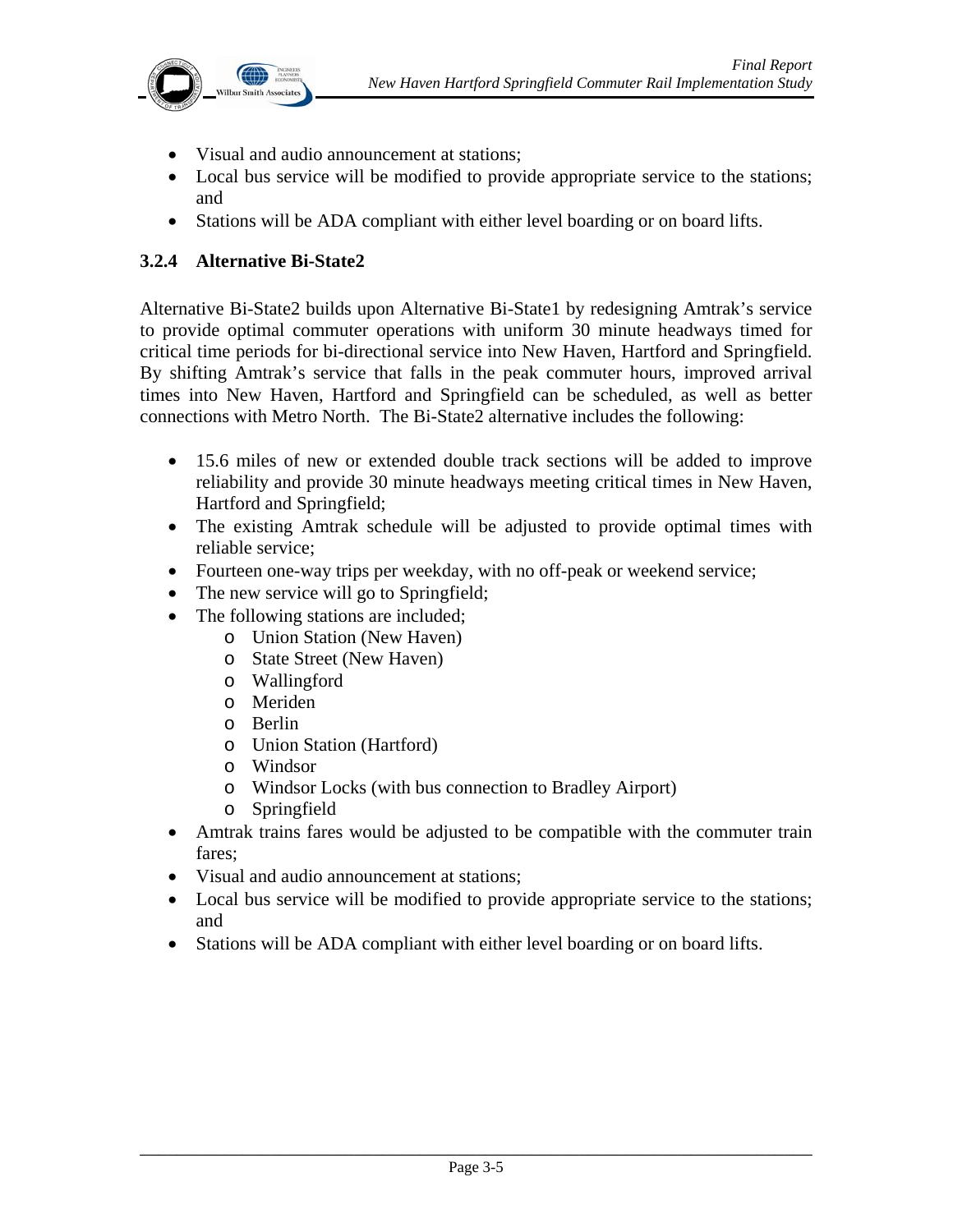

|                      | Southbound  |        |             |        |             |        |        |        |           |        |        |
|----------------------|-------------|--------|-------------|--------|-------------|--------|--------|--------|-----------|--------|--------|
|                      |             |        |             | AM     |             |        |        |        | <b>PM</b> |        |        |
|                      | <b>CDOT</b> | Amtrak | <b>CDOT</b> | Amtrak | <b>CDOT</b> | Amtrak | Amtrak | Amtrak | Amtrak    | Amtrak | Amtrak |
| <b>Station</b>       | #1          | #141   | #3          | #495   | #5          | #471   | #493   | #55    | #437      | #475   | #477   |
| Springfield          |             | 6:00   |             | 7:15   |             | 8:40   | 10:40  | 12:55  | 2:10      | 4:05   | 6:25   |
| <b>Windsor Locks</b> | 5:45        | 6:20   | 6:55        | 7:33   | 8:10        | 8:58   | 10:58  |        | 2:28      | 4:23   | 6:43   |
| Windsor              | 5:50        | 6:26   | 7:00        | 7:38   | 8:15        | 9:06   | 11:06  |        | 2:33      | 4:28   | 6:48   |
| Hartford             | 5:59        | 6:38   | 7:09        | 7:49   | 8:24        | 9:17   | 11:17  | 1:30   | 2:44      | 4:38   | 6:59   |
| Berlin               | 6:11        | 6:51   | 7:21        | 8:00   | 8:36        | 9:38   | 11:28  | 1:45   | 2:55      | 4:53   | 7:10   |
| Meriden              | 6:20        | 7:01   | 7:30        | 8:08   | 8:45        | 9:36   | 11:36  | 1:56   | 3:03      | 5:01   | 7:18   |
| Wallingford          | 6:28        | 7:09   | 7:38        | 8:15   | 8:53        | 9:43   | 11:43  |        | 3:10      | 5:08   | 7:25   |
| <b>State Street</b>  | 6:40        | 7:24   | 7:50        | 8:31   | 9:05        | 9:56   | 11:56  |        | 3:26      | 5:26   | 7:41   |
| New Haven            | 6:44        | 7:28   | 7:54        | 8:35   | 9:09        | 10:00  | 12:00  | 2:23   | 3:30      | 5:30   | 7:45   |

#### **Table 3-2 Alternative CT1 Illustrative Schedules**

|                     | Northbound |        |        |        |        |             |        |             |             |        |        |
|---------------------|------------|--------|--------|--------|--------|-------------|--------|-------------|-------------|--------|--------|
|                     |            | AΜ     |        |        |        |             | PM     |             |             |        |        |
| Station             | Amtrak     | Amtrak | Amtrak | Amtrak | Amtrak | <b>CDOT</b> | Amtrak | <b>CDOT</b> | <b>CDOT</b> | Amtrak | Amtrak |
|                     | #490       | #470   | #56    | #474   | #486   | #2          | #476   | #4          | #6          | #494   | #148   |
| New Haven           | 8:50       | 10:15  | 12:55  | 2:15   | 4:10   | 4:45        | 5:15   | 5:55        | 6:30        | 7:25   | 8:30   |
| <b>State Street</b> | 8:53       | 10:18  |        | 2:18   | 4:13   | 4:48        | 5:18   | 5:58        | 6:33        | 7:28   | 8:33   |
| Wallingford         | 9:03       | 10:27  |        | 2:28   | 4:23   | 5:00        | 5:28   | 6:10        | 6:45        | 7:38   | 8:44   |
| Meriden             | 9:10       | 10:35  | 1:16   | 2:35   | 4:29   | 5:09        | 5:34   | 6:19        | 6:54        | 7:45   | 8:52   |
| Berlin              | 9:19       | 10:44  | 1:26   | 2:44   | 4:38   | 5:18        | 5:43   | 6:28        | 7:03        | 7:54   | 9:02   |
| Hartford            | 9:32       | 10:57  | 1:45   | 2:59   | 4:52   | 5:30        | 5:59   | 6:40        | 7:15        | 8:07   | 9:16   |
| Windsor             | 9:40       | 11:04  |        | 3:07   | 4:59   | 5:38        | 6:07   | 6:48        | 7:23        | 8:15   | 9:24   |
| Windsor Locks       | 9:45       | 11:10  |        | 3:12   | 5:05   | 5:44        | 6:12   | 6:54        | 7:29        | 8:20   | 9:30   |
| Springfield         | 10:10      | 11:35  | 2:20   | 3:35   | 5:30   |             | 6:40   |             |             | 8:45   | 9:55   |

Notes: Commuter schedules are illustrative, based on RTC simulation of train operations. Amtrak schedules are March 2004 schedules, with assumed additional stops. Source: Amtrak, Wilbur Smith Associates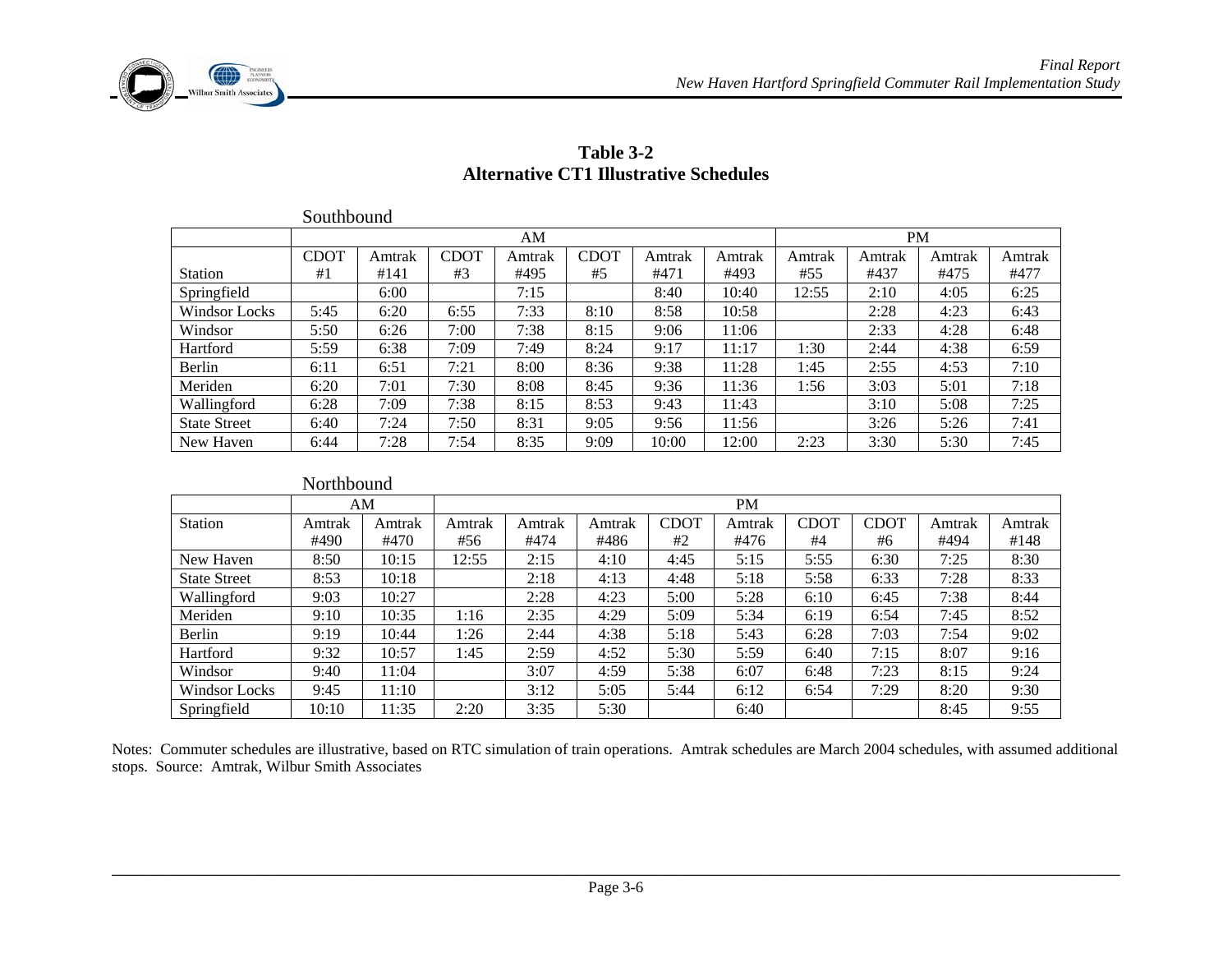

| Table 3-3                                     |
|-----------------------------------------------|
| <b>Alternative CT2 Illustrative Schedules</b> |

|                     | Southbound  |        |             |             |        |             |        |        |        |           |             |        |      |             |        |  |  |
|---------------------|-------------|--------|-------------|-------------|--------|-------------|--------|--------|--------|-----------|-------------|--------|------|-------------|--------|--|--|
|                     |             | AM     |             |             |        |             |        |        |        | <b>PM</b> |             |        |      |             |        |  |  |
|                     | <b>CDOT</b> | Amtrak | <b>CDOT</b> | <b>CDOT</b> | Amtrak | <b>CDOT</b> | Amtrak | Amtrak | Amtrak | Amtrak    | <b>CDOT</b> | Amtrak | CDOT | <b>CDOT</b> | Amtrak |  |  |
| Station             | #1          | #141   | #3          | #5          | #495   | #7          | #471   | #493   | #55    | #437      | #9          | #475   | #11  | #13         | #477   |  |  |
| Springfield         |             | 6:00   |             |             | 7:15   |             | 8:40   | 10:40  | 2:55   | 2:10      |             | 4:05   |      |             | 6:25   |  |  |
| Windsor Locks       | 5:55        | 6:20   | 6:50        | 7:20        | 7:33   | 8:15        | 8:58   | 10:58  |        | 2:28      | 3:55        | 4:23   | 4:55 | 5:25        | 6:43   |  |  |
| Windsor             | 6:01        | 6:26   | 6:56        | 7:26        | 7:38   | 8:21        | 9:06   | 1:06   |        | 2:33      | 4:01        | 4:28   | 5:01 | 5:31        | 6:48   |  |  |
| Hartford            | 6:10        | 6:38   | 7:05        | 7:35        | 7:49   | 8:30        | 9:17   | 11:17  | :30    | 2:44      | 4:10        | 4:38   | 5:10 | 5:40        | 6:59   |  |  |
| Berlin              | 6:23        | 6:51   | 7:18        | 7:48        | 8:00   | 8:43        | 9:38   | 11:28  | :45    | 2:55      | 4:23        | 4:53   | 5:23 | 5:53        | 7:10   |  |  |
| Meriden             | 6:32        | 7:01   | 7:27        | 7:57        | 8:08   | 8:52        | 9:36   | 11:36  | 1:56   | 3:03      | 4:32        | 5:01   | 5:32 | 6:02        | 7:18   |  |  |
| Wallingford         | 6:40        | 7:09   | 7:35        | 8:05        | 8:15   | 9:00        | 9:43   | 11:43  |        | 3:10      | 4:40        | 5:08   | 5:40 | 6:10        | 7:25   |  |  |
| <b>State Street</b> | 6:52        | 7:24   | 7:47        | 8:17        | 8:31   | 9:12        | 9:56   | 11:56  |        | 3:26      | 4:52        | 5:26   | 5:52 | 6:22        | 7:41   |  |  |
| New Haven           | 6:56        | 7:28   | 7:51        | 8:21        | 8:35   | 9:16        | 10:00  | 12:00  | 2:23   | 3:30      | 4:56        | 5:30   | 5:56 | 6:26        | 7:45   |  |  |

#### Northbound

|                      | AM              |      |      |        |        | <b>PM</b> |        |      |        |      |        |      |      |        |        |
|----------------------|-----------------|------|------|--------|--------|-----------|--------|------|--------|------|--------|------|------|--------|--------|
| <b>Station</b>       | CD <sub>O</sub> | CDOT | CDOT | Amtrak | Amtrak | Amtrak    | Amtrak | CDO' | Amtrak | CDOT | Amtrak | CDO. | CDO' | Amtrak | Amtrak |
|                      | #2              | #4   | #6   | #490   | #470   | #56       | #474   | #8   | #486   | #10  | #476   | #12  | #14  | #494   | #148   |
| New Haven            | 6:05            | 6:40 | 7:20 | 8:50   | 10:15  | .2:55     | 2:15   | 3:35 | 4:10   | 4:45 | 5:15   | 5:50 | 6:20 | 7:25   | 8:30   |
| <b>State Street</b>  | 6:08            | 6:43 | 7:23 | 8:53   | 10:18  |           | 2:18   | 3:38 | 4:13   | 4:48 | 5:18   | 5:53 | 6:23 | 7:28   | 8:33   |
| Wallingford          | 6:20            | 6:55 | 7:35 | 9:03   | 10:27  |           | 2:28   | 3:50 | 4:23   | 5:00 | 5:28   | 6:05 | 6:35 | 7:38   | 8:44   |
| Meriden              | 6:28            | 7:03 | 7:43 | 9:10   | 10:35  | 1:16      | 2:35   | 3:58 | 4:29   | 5:08 | 5:34   | 6:13 | 6:43 | 7:45   | 8:52   |
| Berlin               | 6:37            | 7:12 | 7:52 | 9:19   | 10:44  | :26       | 2:44   | 4:07 | 4:38   | 5:17 | 5:43   | 6:22 | 6:52 | 7:54   | 9:02   |
| Hartford             | 6:50            | 7:25 | 8:05 | 9:32   | 10:57  | 1:45      | 2:59   | 4:20 | 4:52   | 5:30 | 5:59   | 6:35 | 7:05 | 8:07   | 9:16   |
| Windsor              | 6:59            | 7:34 | 8:14 | 9:40   | 11:04  |           | 3:07   | 4:29 | 4:59   | 5:39 | 6:07   | 6:44 | 7:14 | 8:15   | 9:24   |
| <b>Windsor Locks</b> | 7:06            | 7:4. | 8:21 | 9:45   | 11:10  |           | 3:12   | 4:36 | 5:05   | 5:46 | 6:12   | 6:5  | 7:21 | 8:20   | 9:30   |
| Springfield          |                 |      |      | 10:10  | 1:35   | 2:20      | 3:35   |      | 5:30   |      | 6:40   |      |      | 8:45   | 9:55   |

Notes: Commuter schedules are illustrative, based on RTC simulation of train operations. Amtrak schedules are March 2004 schedules, with assumed additional stops. Source: Amtrak, Wilbur Smith Associates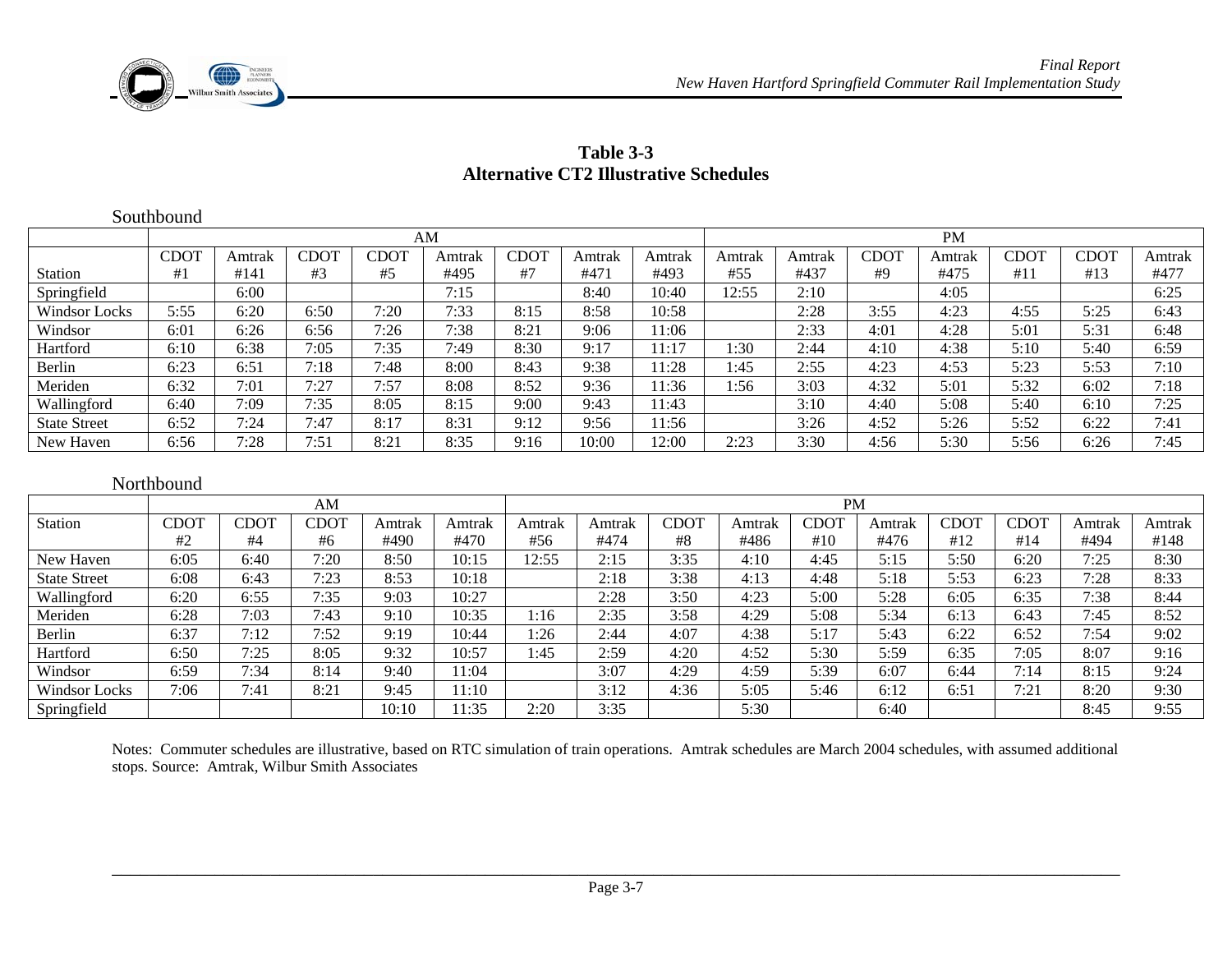

|                      | Southbound  |        |      |             |        |      |        |        |           |        |        |             |      |      |        |  |
|----------------------|-------------|--------|------|-------------|--------|------|--------|--------|-----------|--------|--------|-------------|------|------|--------|--|
|                      |             |        |      |             | AM     |      |        |        | <b>PM</b> |        |        |             |      |      |        |  |
|                      | <b>CDOT</b> | Amtrak | CDOT | <b>CDOT</b> | Amtrak | CDOT | Amtrak | Amtrak | Amtrak    | Amtrak | Amtrak | <b>CDOT</b> | CDOT | CDOT | Amtrak |  |
| <b>Station</b>       | #1          | #141   | #3   | #5          | #495   | #7   | #471   | #493   | #55       | #437   | #475   | #9          | #11  | #13  | #477   |  |
| Springfield          | 5:30        | 6:00   | 6:25 | 6:55        | 7:15   | 7:50 | 8:40   | 10:40  | 12:55     | 2:10   | 4:05   | 4:35        | 5:10 | 5:40 | 6:25   |  |
| <b>Windsor Locks</b> | 5:50        | 6:20   | 6:45 | 7:15        | 7:33   | 8:10 | 8:58   | 10:58  |           | 2:28   | 4:23   | 4:55        | 5:30 | 6:00 | 6:43   |  |
| Windsor              | 5:56        | 6:26   | 6:51 | 7:21        | 7:38   | 8:16 | 9:06   | 1:06   |           | 2:33   | 4:28   | 5:01        | 5:36 | 6:06 | 6:48   |  |
| Hartford             | 6:05        | 6:38   | 7:00 | 7:30        | 7:49   | 8:25 | 9:17   | 1:17   | :30       | 2:44   | 4:38   | 5:10        | 5:45 | 6:15 | 6:59   |  |
| Berlin               | 6:17        | 6:51   | 7:12 | 7:42        | 8:00   | 8:37 | 9:38   | 1:28   | 1:45      | 2:55   | 4:53   | 5:22        | 5:57 | 6:27 | 7:10   |  |
| Meriden              | 6:26        | 7:01   | 7:21 | 7:51        | 8:08   | 8:46 | 9:36   | 1:36   | :56       | 3:03   | 5:01   | 5:31        | 6:06 | 6:36 | 7:18   |  |
| Wallingford          | 6:34        | 7:09   | 7:29 | 7:59        | 8:15   | 8:54 | 9:43   | 11:43  |           | 3:10   | 5:08   | 5:39        | 6:14 | 6:44 | 7:25   |  |
| <b>State Street</b>  | 6:46        | 7:24   | 7:41 | 8:11        | 8:31   | 9:06 | 9:56   | 1:56   |           | 3:26   | 5:26   | 5:51        | 6:26 | 6:56 | 7:41   |  |
| New Haven            | 6:50        | 7:28   | 7:45 | 8:15        | 8:35   | 9:10 | 10:00  | 2:00   | 2:23      | 3:30   | 5:30   | 5:55        | 6:30 | 7:00 | 7:45   |  |

#### **Table 3-4 Alternative Bi-State1 Illustrative Schedules**

#### Northbound am and a series and a series of the series of the series of the series of the series of the series of the series of the series of the series of the series of the series of the series of the series of the series of the seri Station CDOT #2 CDOT #4 CDOT #6 Amtrak #490 Amtrak #470 Amtrak #56 Amtrak #474 CDOT #8 Amtrak #486 CDOT #10 Amtrak #476 CDOT #12 CDOT #14 Amtrak #494 Amtrak #148 New Haven | 6:05 | 6:50 | 7:30 | 8:50 | 10:15 | 12:55 | 2:15 | 3:35 | 4:10 | 4:40 | 5:15 | 5:45 | 6:15 | 7:25 | 8:30 8:30 State Street 1 6:08 1 6:53 1 7:33 1 8:53 1 10:18 1 1 2:18 1 3:38 1 4:13 1 4:43 1 5:18 1 5:48 1 6:18 1 7:28 1 8:33  $8:33$ Wallingford | 6:20 | 7:05 | 7:45 | 9:03 | 10:27 | | | 2:28 | 3:50 | 4:23 | 4:55 | 5:28 | 6:00 | 6:30 | 7:38 | 8:44 Meriden | 6:28 | 7:13 | 7:53 | 9:10 | 10:35 | 1:16 | 2:35 | 3:58 | 4:29 | 5:03 | 5:34 | 6:08 | 6:38 | 7:45 | 8:52 Berlin 6:37 7:22 8:02 9:19 10:44 1:26 2:44 4:07 4:38 5:12 5:43 6:17 6:47 7:54 9:02  $9:02$ Hartford 6:50 7:35 8:15 9:32 10:57 1:45 2:59 4:20 4:52 5:25 5:59 6:30 7:00 8:07 9:16 Windsor 6:59 7:44 8:24 9:40 11:04 3:07 4:29 4:59 5:34 6:07 6:39 7:09 8:15 9:24  $9:24$ Windsor Locks | 7:05 | 7:50 | 8:30 | 9:45 | 11:10 | | | | 3:12 | 4:35 | 5:05 | 5:40 | 6:12 | 6:45 | 7:15 | 8:20 | 9:30 Springfield | 7:25 | 8:10 | 8:50 | 10:10 | 11:35 | 2:20 | 3:35 | 4:55 | 5:30 | 6:00 | 6:40 | 7:05 | 7:35 | 8:45 | 9:55

Notes: Commuter schedules are illustrative, based on RTC simulation of train operations. Amtrak schedules are March 2004 schedules, with assumed additional stops. Source: Amtrak, Wilbur Smith Associates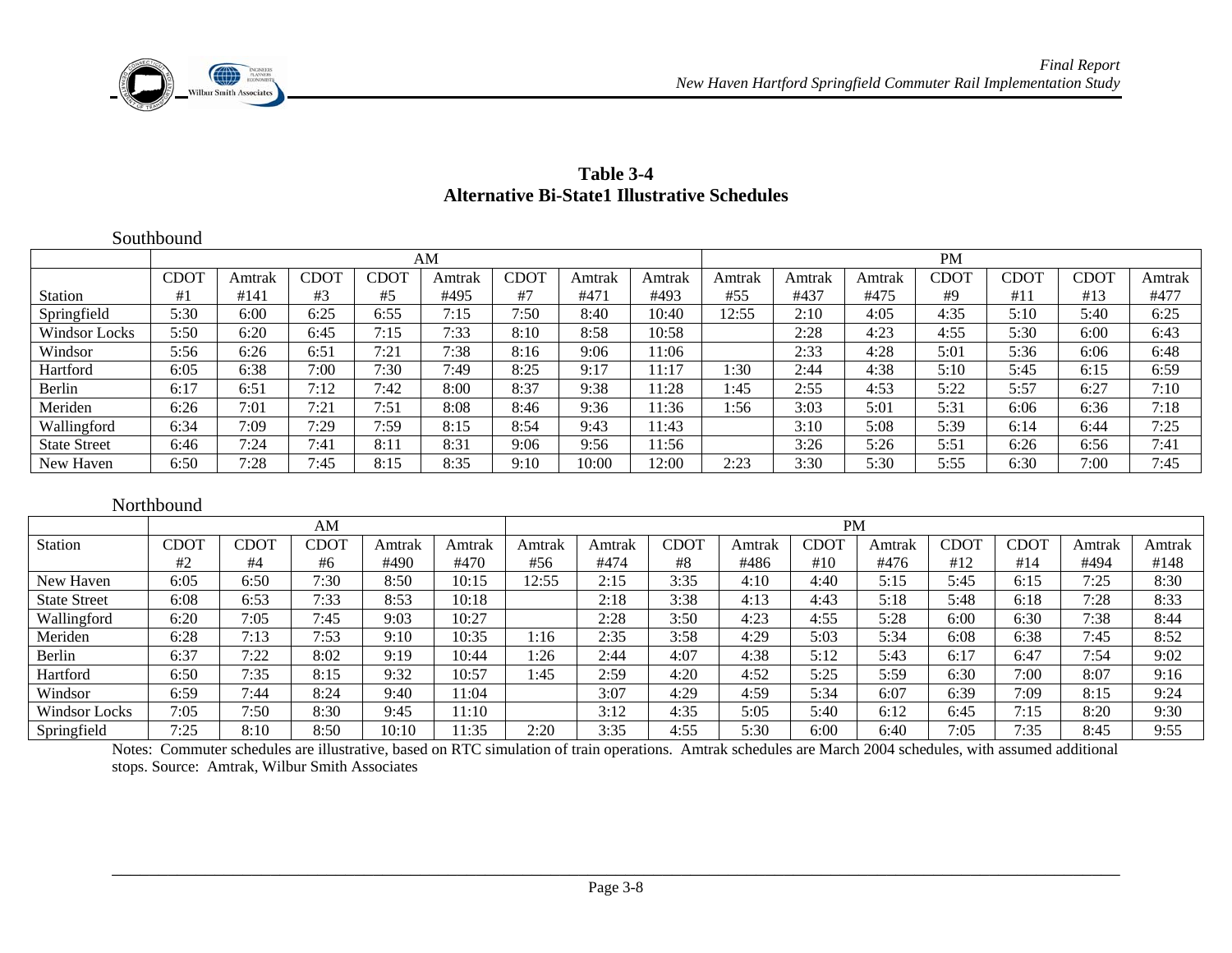

| Table 3-5                                    |
|----------------------------------------------|
| Alternative Bi-State2 Illustrative Schedules |

|                     | Southbound  |        |             |      |        |      |        |        |           |        |        |      |             |      |        |  |
|---------------------|-------------|--------|-------------|------|--------|------|--------|--------|-----------|--------|--------|------|-------------|------|--------|--|
|                     |             |        |             |      | AM     |      |        |        | <b>PM</b> |        |        |      |             |      |        |  |
|                     | <b>CDOT</b> | Amtrak | <b>CDOT</b> | CDOT | Amtrak | CDOT | Amtrak | Amtrak | Amtrak    | Amtrak | Amtrak | CDOT | <b>CDOT</b> | CDOT | Amtrak |  |
| Station             | #1          | #141   | #3          | #5   | #495   | #7   | #471   | #493   | #55       | #437   | #475   | #9   | #11         | #13  | #477   |  |
| Springfield         | 5:30        | 6:00   | 6:30        | 7:00 | 7:30   | 8:00 | 8:40   | 10:40  | 12:55     | 2:10   | 4:05   | 4:35 | 5:10        | 5:40 | 6:15   |  |
| Windsor Locks       | 5:50        | 6:20   | 6:50        | 7:20 | 7:50   | 8:20 | 9:00   | 11:00  |           | 2:30   | 4:25   | 4:55 | 5:30        | 6:00 | 6:35   |  |
| Windsor             | 5:56        | 6:26   | 6:56        | 7:26 | 7:56   | 8:26 | 9:06   | 11:06  |           | 2:36   | 4:31   | 5:01 | 5:36        | 6:06 | 6:41   |  |
| Hartford            | 6:05        | 6:35   | 7:05        | 7:35 | 8:05   | 8:35 | 9:15   | 11:15  | 1:30      | 2:45   | 4:40   | 5:10 | 5:45        | 6:15 | 6:50   |  |
| Berlin              | 6:17        | 6:47   | 7:17        | 7:47 | 8:17   | 8:47 | 9:27   | 11:27  | 1:45      | 2:57   | 4:52   | 5:22 | 5:57        | 6:27 | 7:02   |  |
| Meriden             | 6:26        | 6:56   | 7:26        | 7:56 | 8:26   | 8:56 | 9:36   | 11:36  | 1:56      | 3:06   | 5:01   | 5:31 | 6:06        | 6:36 | 7:11   |  |
| Wallingford         | 6:34        | 7:04   | 7:34        | 8:04 | 8:34   | 9:04 | 9:44   | 11:44  |           | 3:14   | 5:09   | 5:39 | 6:14        | 6:44 | 7:19   |  |
| <b>State Street</b> | 6:46        | 7:16   | 7:46        | 8:16 | 8:46   | 9:16 | 9:56   | 11:56  |           | 3:26   | 5:21   | 5:51 | 6:26        | 6:56 | 7:31   |  |
| New Haven           | 6:50        | 7:20   | 7:50        | 8:20 | 8:50   | 9:20 | 10:00  | 12:00  | 2:23      | 3:30   | 5:25   | 5:55 | 6:30        | 7:00 | 7:35   |  |

#### Northbound

|                      | AM               |      |      |        |        | <b>PM</b> |        |      |        |      |        |      |      |        |        |
|----------------------|------------------|------|------|--------|--------|-----------|--------|------|--------|------|--------|------|------|--------|--------|
| <b>Station</b>       | CDO <sub>1</sub> | CDOT | CDOT | Amtrak | Amtrak | Amtrak    | Amtrak | CDOT | Amtrak | CDOT | Amtrak | CDOT | CDOT | Amtrak | Amtrak |
|                      | #2               | #4   | #6   | #490   | #470   | #56       | #474   | #8   | #486   | #10  | #476   | #12  | #14  | #494   | #148   |
| New Haven            | 6:05             | 6:40 | 7:10 | 8:45   | 10:15  | 2:55      | 2:15   | 3:35 | 4:10   | 4:40 | 5:10   | 5:40 | 6:10 | 7:25   | 8:30   |
| <b>State Street</b>  | 6:08             | 6:43 | 7:13 | 8:48   | 10:18  |           | 2:18   | 3:38 | 4:13   | 4:43 | 5:13   | 5:43 | 6:13 | 7:28   | 8:33   |
| Wallingford          | 6:20             | 6:55 | 7:25 | 9:00   | 10:30  |           | 2:30   | 3:50 | 4:25   | 4:55 | 5:25   | 5:55 | 6:25 | 7:40   | 8:45   |
| Meriden              | 6:28             | 7:03 | 7:33 | 9:08   | 10:38  | 1:16      | 2:38   | 3:58 | 4:33   | 5:03 | 5:33   | 6:03 | 6:33 | 7:48   | 8:53   |
| Berlin               | 6:37             | 7:12 | 7:42 | 9:17   | 10:47  | :26       | 2:47   | 4:07 | 4:42   | 5:12 | 5:42   | 6:12 | 6:42 | 7:57   | 9:02   |
| Hartford             | 6:50             | 7:25 | 7:55 | 9:30   | 1:00   | 1:45      | 3:00   | 4:20 | 4:55   | 5:25 | 5:55   | 6:25 | 6:55 | 8:10   | 9:15   |
| Windsor              | 6:59             | 7:34 | 8:04 | 9:39   | 1:09   |           | 3:09   | 4:29 | 5:04   | 5:34 | 6:04   | 6:34 | 7:04 | 8:19   | 9:24   |
| <b>Windsor Locks</b> | 7:05             | 7:40 | 8:10 | 9:45   | 1:15   |           | 3:15   | 4:35 | 5:10   | 5:40 | 6:10   | 6:40 | 7:10 | 8:25   | 9:30   |
| Springfield          | 7:25             | 8:00 | 8:30 | 10:05  | 1:35   | 2:20      | 3:35   | 4:55 | 5:30   | 6:00 | 6:30   | 7:00 | 7:30 | 8:45   | 9:50   |

Notes: Commuter and Amtrak schedules are illustrative, based on RTC simulation of train operations. Amtrak schedules are variations on March 2004 schedules, with assumed additional stops and departure times adjusted for optimum coordination with commuter schedules. Source: Amtrak, Wilbur Smith Associates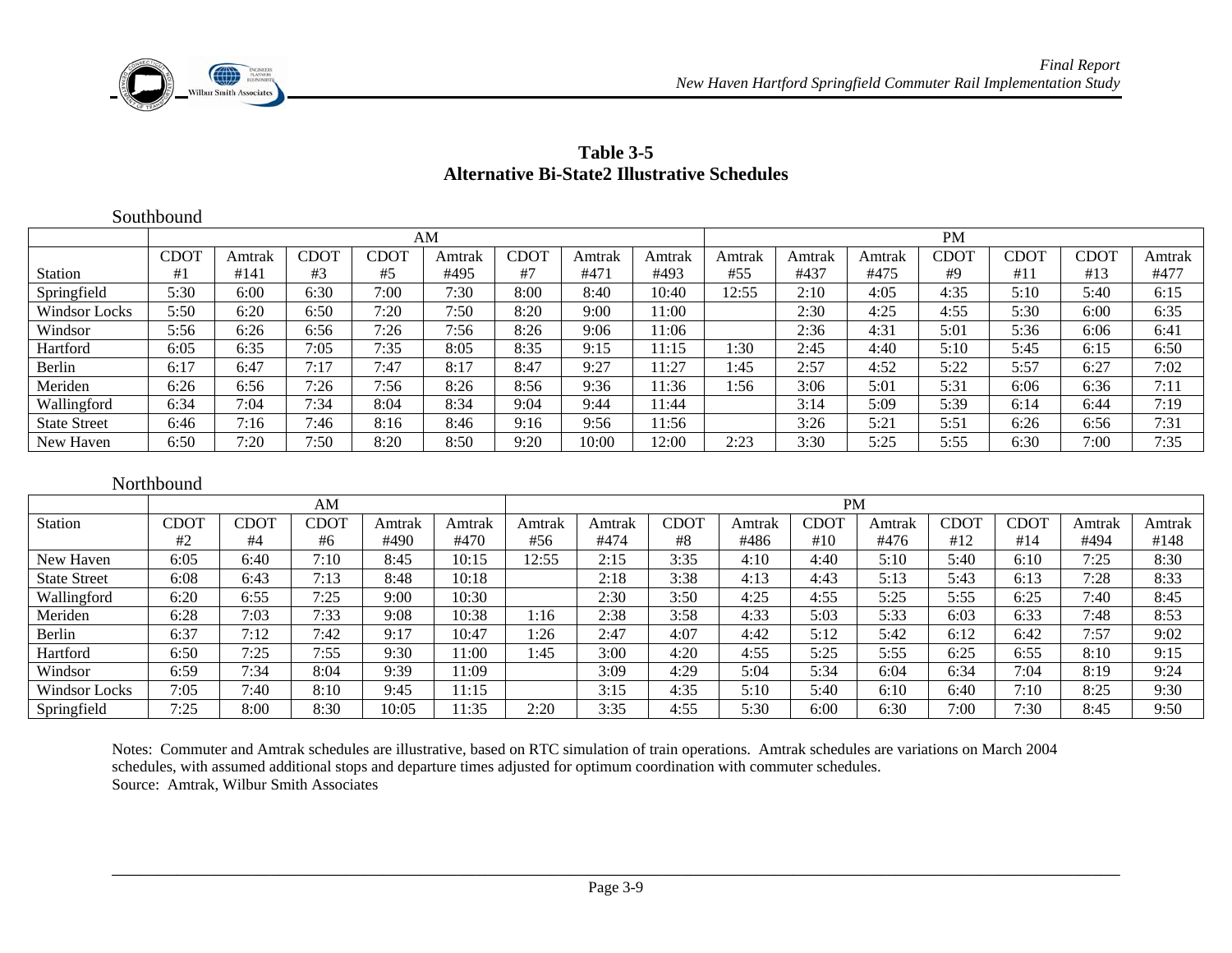

The difference in the level of service provided by the implementation alternatives is described in Table 3-6.

| Alternative                      | CT <sub>1</sub>                                                   | CT2                                                                                                                                                                                                  | Bi-State1                                                           | Bi-State2                                                          |
|----------------------------------|-------------------------------------------------------------------|------------------------------------------------------------------------------------------------------------------------------------------------------------------------------------------------------|---------------------------------------------------------------------|--------------------------------------------------------------------|
| Service<br>Area                  | New Haven                                                         | Windsor Locks to Windsor Locks to<br>New Haven                                                                                                                                                       | Springfield to<br>New Haven                                         | Springfield to<br>New Haven                                        |
| Headways                         | 30 minute peak hr<br>one-directional<br>service (SB AM,<br>NB PM) | bi-directional<br>service                                                                                                                                                                            | 30 minute peak $\ln 30$ minute peak hr<br>bi-directional<br>service | 30 minute peak<br>hr<br>bi-directional<br>service                  |
| Double<br>Track                  | No new double<br>track                                            | Double track<br>sections added<br>where needed                                                                                                                                                       | Double track<br>sections added<br>where needed                      | Double track<br>sections added<br>where needed                     |
| Amtrak<br>Schedule<br>Adjustment | but fares would<br>be adjusted for<br>commuter use                | No adjustments to No adjustments to No adjustments to Amtrak schedule<br>Amtrak schedule, Amtrak schedule, Amtrak schedule,<br>but fares would be but fares would be<br>adjusted for<br>commuter use | adjusted for<br>commuter use                                        | adjusted to<br>accommodate<br>ideal meet times<br>in urban centers |

#### **Table 3-6 Implementation Alternatives Service Characteristics**

# **3.3 Service Alternative Evaluation**

### **3.3.1 Ridership Comparison**

Ridership for the four alternatives is estimated as follows:

Alternative CT1 =  $872$  daily trips (+Amtrak) Alternative  $CT2 = 1485$  daily trips (+Amtrak) Alternative Bi-State1 =  $1767$  daily trips (+Amtrak) Alternative Bi-State $2 = 1767$  daily trips (+Amtrak)

The major difference between Alternative CT1 and CT2 is the improved headways/increased number of trains because of double tracking. The difference between Alternative CT2 and Bi-State1 is the inclusion of Springfield in Alternative Bi-State1. The reason there is no difference between Alternative Bi-State1 and Bi-State2 is the modeling methodology is not able to respond to the differences in the timing of service.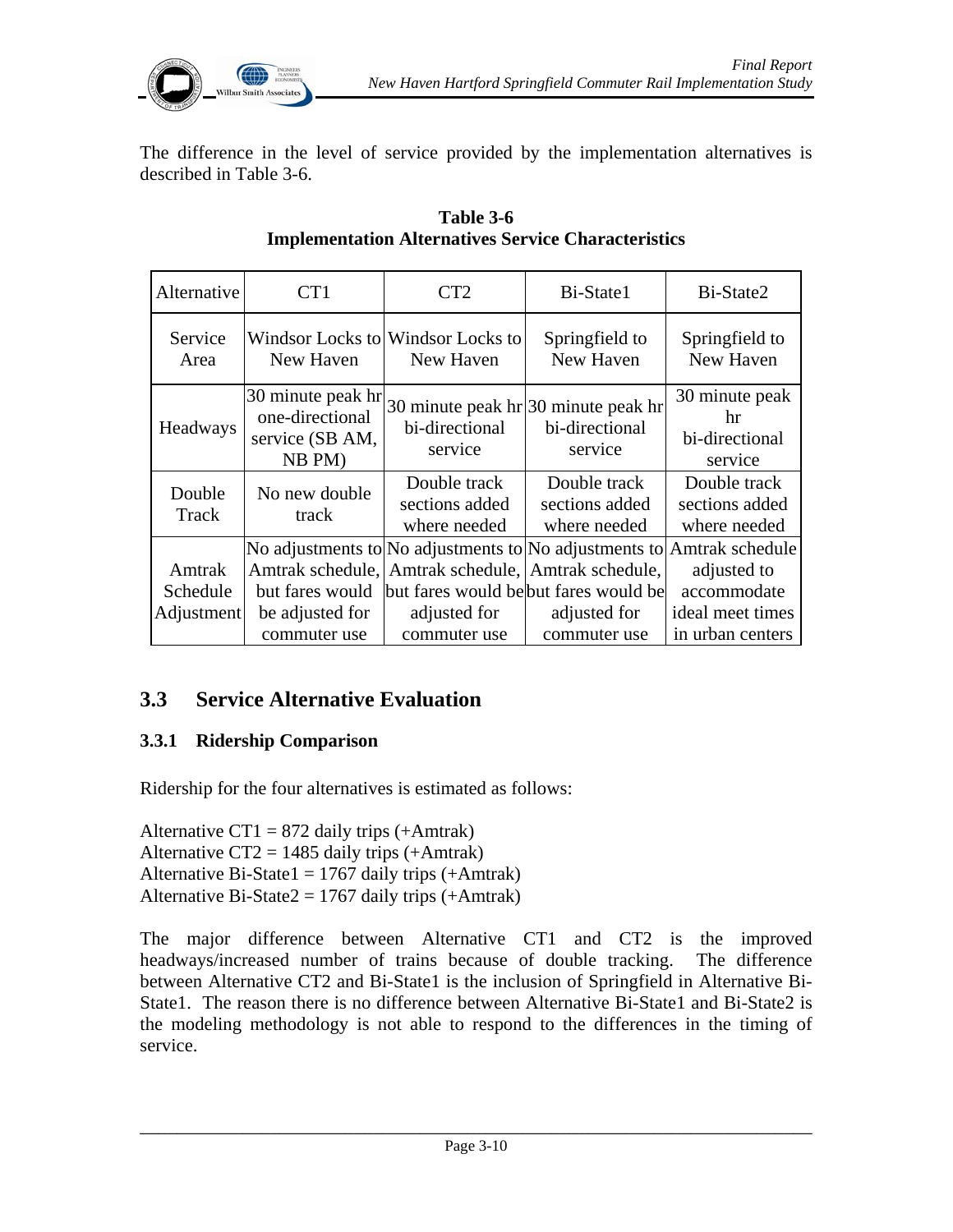

### **3.3.2 Capital Cost Comparison**

Capital costs for the alternative service patterns vary, because the alternatives provide differing levels of service, require different track and facility improvements, and attract different levels of ridership. The common cost elements are stations and parking, layover and maintenance facilities, and rolling stock.

Capital costs were identified initially for a minimum build service scenario (\$86 million) and a maximum build scenario (\$558 million). These costs represented probable outside ranges for minimum and maximum service levels. The costs calculated for these scenarios have been reviewed and adapted to determine estimated costs for the four potential implementation alternatives. These projected costs are summarized and discussed below in Table 3-7.

Platform improvements at stations on the Springfield line are minimal at most stations. An allowance of \$25,000 per station is included to renew or improve paving, curbs, lighting, pedestrian walkways, and signage at each of the 6 stations from Wallingford north to Windsor Locks.

|                              | Alt CT1      | Alt CT <sub>2</sub> | Alt Bi-State1 | Alt Bi-State2 |
|------------------------------|--------------|---------------------|---------------|---------------|
| <b>Station Improvements</b>  | \$4,200,000  | \$4,200,000         | \$4,200,000   | \$4,200,000   |
| Parking Improvements         | \$1,925,000  | \$3,395,000         | \$3,570,000   | \$3,570,000   |
| <b>Windsor Locks Layover</b> | \$2,500,000  | \$2,500,000         | \$2,500,000   | \$2,500,000   |
| <b>New Haven Maintenance</b> | \$16,000,000 | \$16,000,000        | \$16,000,000  | \$16,000,000  |
| <b>Track Extensions</b>      | \$0          | \$9,920,000         | \$12,480,000  | \$12,480,000  |
| <b>Control Points</b>        | \$0          | \$6,000,000         | \$7,500,000   | \$7,500,000   |
| <b>Bridges</b>               | \$0          | \$3,015,000         | \$3,051,000   | \$3,051,000   |
| <b>Train Sets</b>            | \$33,070,000 | \$41,680,000        | \$50,290,000  | \$50,290,000  |
| Subtotal                     | \$57,695,000 | \$86,710,000        | \$99,591,000  | \$99,591,000  |
| Contingency $-40\%$          | \$23,078,000 | \$34,684,000        | \$39,836,400  | \$39,836,400  |
| <b>Total Capital Costs</b>   | \$80,773,000 | \$121,394,000       | \$139,427,400 | \$139,427,400 |

#### **Table 3-7 Summary of Capital Costs**

#### *Station Improvements*

There is currently double track through the Meriden station, but a passenger platform is provided only on the east side, adjacent to the station building. This requires all trains stopping at Meriden to use the easterly track. The greater frequency of service on the line will require some trains to meet another train at this location, forcing some trains to operate on the westerly track where there is no platform. A second platform will be required at Meriden, at a minimum estimated cost of \$50,000. However, a high-level platform may be required if new platforms are constructed due to ADA regulations.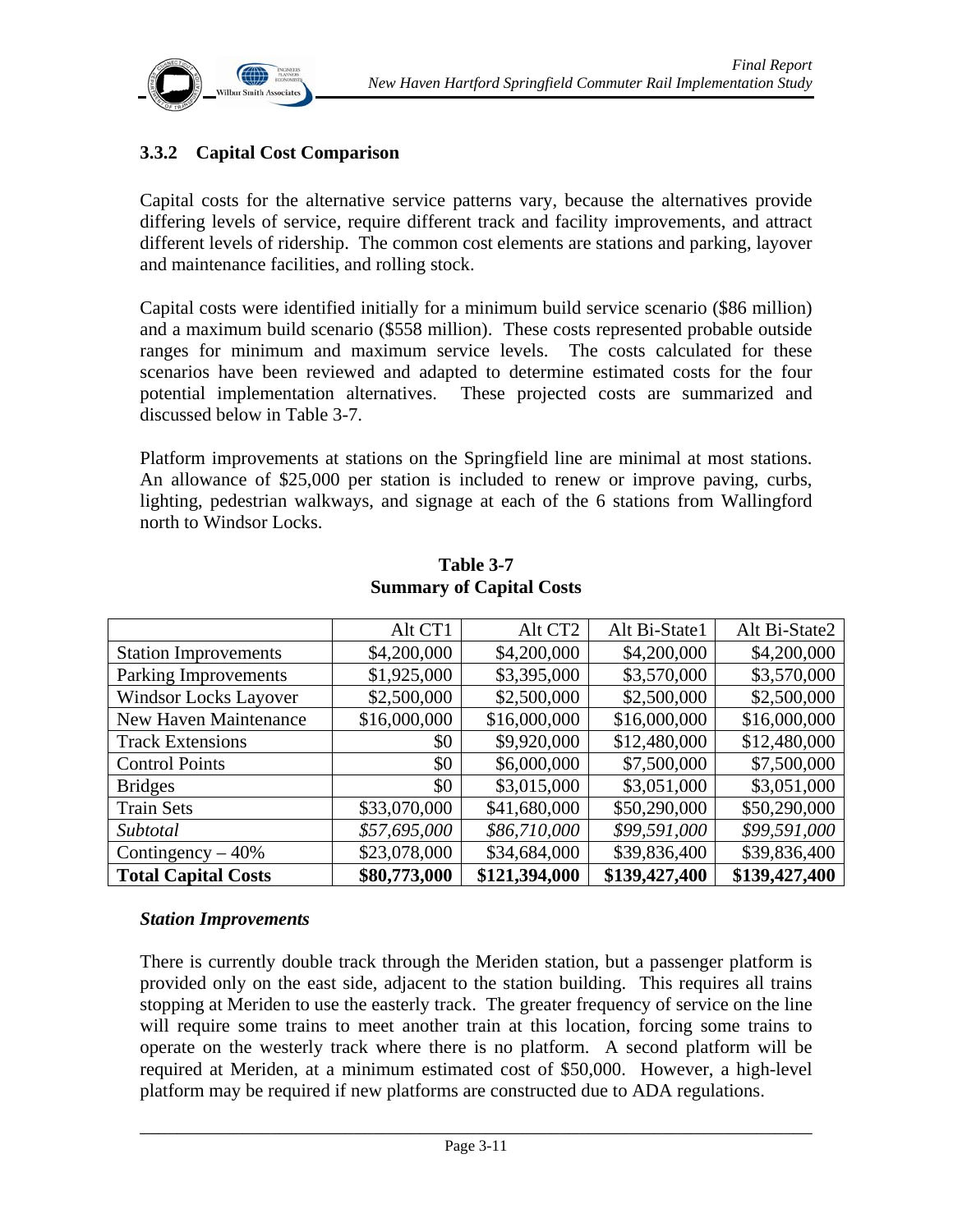

Ideally, all commuter trains and all Amtrak trains on the Springfield line should stop at the State Street station in New Haven. Passenger volumes at State Street may require adjustments or improvements to the platform layout. Alternatively, use of the State Street station may require Springfield line trains to use different tracks into the New Haven station than current operations allow. An allowance of \$4,000,000 for platform and track improvements is estimated based on the contractor bids for the current Shore Line East station construction. (This study did not include a detailed analysis of track occupancy and train movements at New Haven).

#### *Parking Facilities*

Expansion or provision of station parking was analyzed for the four implementation alternatives based on station ridership. There are currently 360 parking spaces available at the Wallingford, Meriden, Berlin, Windsor and Windsor Locks stations. At New Haven, Hartford and Springfield stations, no additional parking would be constructed in conjunction with this project. Of these 360 spaces, utilization rates show that 240 spaces would typically be available for commuter rail service. Therefore, in order to accommodate the predicted station ridership, approximately 275 to 510 additional parking spaces are needed. The cost per space was estimated at \$7,000, including land acquisition for surface parking. At comparable ratios, parking costs for the four implementation alternatives would range from \$1.93 million to \$3.6 million, as shown in Table 3-8.

| <b>Alternative</b> | <b>Daily Trips</b> | <b>Total Spaces</b> | <b>Spaces to be</b><br><b>Constructed</b> | Cost        |
|--------------------|--------------------|---------------------|-------------------------------------------|-------------|
| CT1                | 872                | 515                 | 275                                       | \$1,925,000 |
| CT2                | 1,485              | 725                 | 485                                       | \$3,395,000 |
| Bi-State1          | 1,767              | 750                 | 510                                       | \$3,570,000 |
| Bi-State2          | 1,767              | 750                 | 510                                       | \$3,570,000 |

**Table 3-8 Parking Costs** 

#### *Maintenance and Layover Facilities*

Under Alternatives CT1 and CT2, commuter service would operate only between Windsor Locks and New Haven. A small facility, sufficient for storing 2 trains sets overnight or during mid-day layovers, would be required north of the Windsor Locks Station. The facility should provide about 800 feet of track, electric power connections, and a small building for storing cleaning and overnight servicing supplies. The facility should be fenced and lighted for security purposes, and needs to be accessible from a nearby roadway. Including a power switch into the main track, the facility would cost approximately \$2.5 million.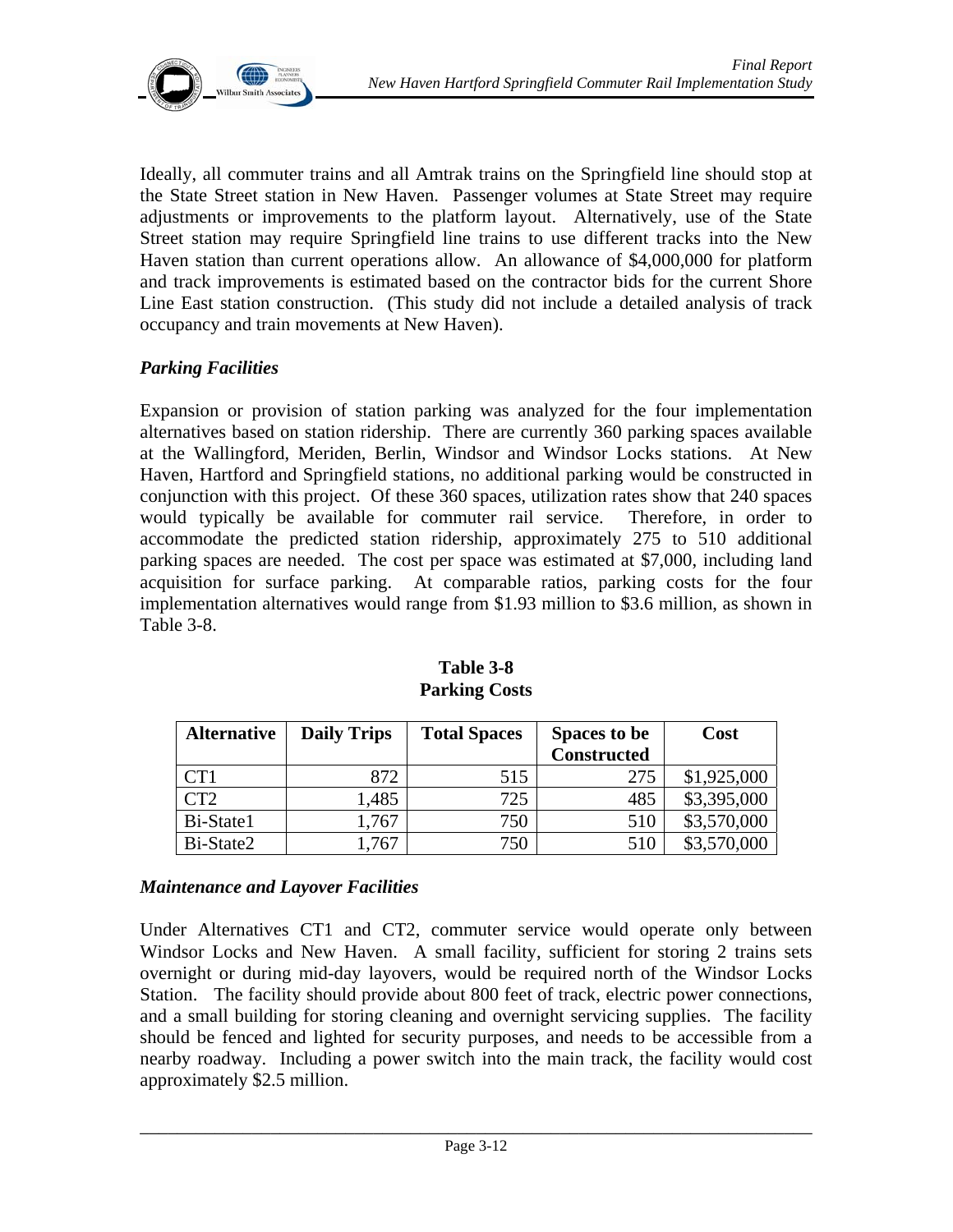

The primary maintenance and storage facility for the system would be in New Haven. The maintenance facility would cost approximately \$16.0 million, inclusive of land, to handle the maintenance requirements for any minimum build option under Alternatives CT1 through Bi-State2.

#### *Track Extensions*

The limited operation of only 6 trains per day under Alternative CT1 would not require additional double track segments, based on the Rail Traffic Controller (RTC) simulations performed for this study. Therefore, there would be no capital cost for new mainline trackage. Alternatives CT2, Bi-State1, and Bi-State2 provide for reverse direction commuter service (running northbound from New Haven at the same time the primary service is operating southbound). To provide sufficient double trackage for dependable operation, several extensions of the current double track would be needed. These include:

- Extend  $2<sup>nd</sup>$  track from milepost 17.0 (Holt) to milepost 13.3 (Wall), and provide a new control point at Wall.
- Extend  $2<sup>nd</sup>$  track from milepost 31.1 (New) to milepost 28.2, and provide a new control point at milepost 28.2.
- Extend  $2^{nd}$  track from milepost 33.4 (Wood) to milepost 35.2, and provide a new control point at milepost 35.2.
- Extend  $2<sup>nd</sup>$  track from milepost 43.0 (Windsor) to milepost 39.0 (Fry) and provide a new control point at Fry.
- Extend  $2<sup>nd</sup>$  track from milepost 54.7 (Field) to milepost 51.5, and provide a new control point at milepost 51.5. (This extension required only for Alternatives Bi-State1 and Bi-State2, which envision service to Springfield).

Alternative CT2 would involve 12.4 miles of new track at \$800,000 per mile, plus 4 new control points at \$1.5 million each. The total cost would be \$15.92 million. Alternatives Bi-State1 and Bi-State2 would add 3.2 additional track miles and one control point, bringing the total to \$19.98 million. Control point costs include related signal system improvements.

#### *Bridge Costs*

Bridge costs were evaluated as part of the maximum build scenario. The costs are presented in Table 3-9. For a start-up service, it is assumed that short-term bridge costs would be encountered only where a new second main track is to be constructed, and that all other bridge costs would be considered long term maintenance costs to renew the existing infrastructure. On this basis, the bridge costs shown in Table 3-9 could be assigned to the initial commuter service.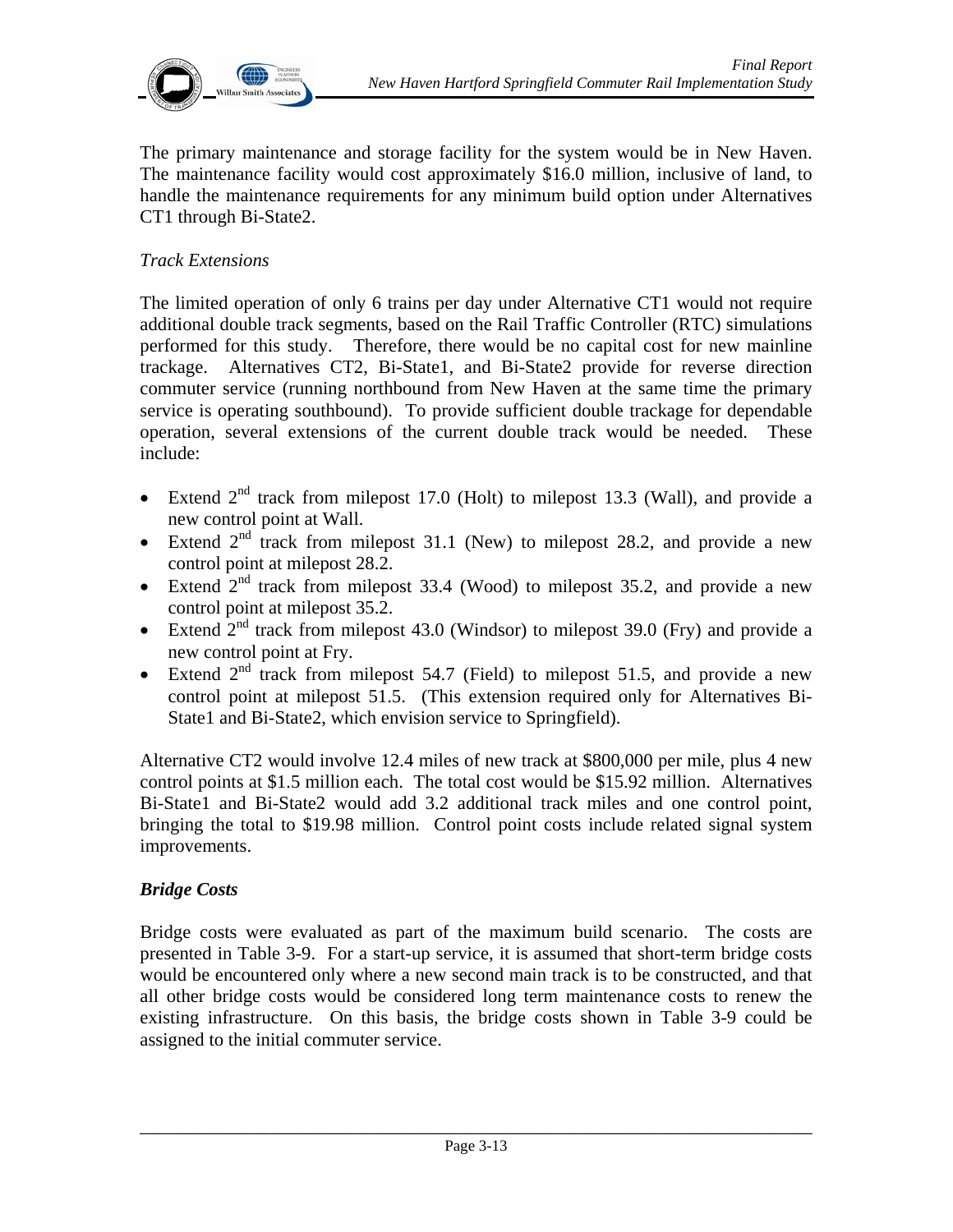## **Table 3-9 Bridge Costs**

| <b>Bridge Number</b>                   | <b>Description</b>    | <b>Short Term Cost</b> |  |
|----------------------------------------|-----------------------|------------------------|--|
| 15.26                                  | 58 ft. Conc. Box Beam | \$31,000               |  |
| Yalesville                             | over Falls Brook      |                        |  |
| 16.78                                  | 28 ft. I-Beam         | \$2,599,000            |  |
| Meriden                                | over Gypsy Lane       |                        |  |
| 30.99                                  | 74 ft Encased I-Beam  | \$86,000               |  |
| Newington                              | over Newington River  |                        |  |
| 35.15                                  | 79 ft Through Girder  | \$176,000              |  |
| Hartford                               | over Park Avenue      |                        |  |
| 42.65                                  | 29 ft Deck Girder     | \$123,000              |  |
| Windsor                                | over Batchelder Road  |                        |  |
| <b>Total for Alternative CT2</b>       |                       | \$3,015,000            |  |
| 53.98                                  | 35 ft Encased I-Beam  | \$36,000               |  |
| Thompsonville                          | over Main Street      |                        |  |
| <b>Total for Bi-State Alternatives</b> |                       | \$3,051,000            |  |

#### *Train Sets*

For Alternative CT1, the commuter service would require 3 train sets plus a spare locomotive, trailer coach, and cab coach. Alternative CT2 would require 4 train sets plus spare equipment, while Alternatives Bi-State1 and Bi-State2 (operating to Springfield instead of Windsor Locks) require 5 train sets plus spare equipment. Rolling stock costs for the four alternatives are shown in Table 3-10. It is of note that these costs were refined for the final estimate.

#### **Table 3-10 Rolling Stock Costs**

|                   |             | Alt. CT1 |              | Alt. CT <sub>2</sub> |              | Bi-State Alt. |              |
|-------------------|-------------|----------|--------------|----------------------|--------------|---------------|--------------|
|                   | Cost/Unit   | Jnits    | Cost         | <b>Jnits</b>         | Cost         | Units         | Cost         |
| Locomotive        | \$4,500,000 |          | \$18,000,000 |                      | \$22,500,000 |               | \$27,000,000 |
| Coach             | \$1,370,000 |          | \$9,590,000  |                      | \$12,330,000 |               | \$15,070,000 |
| Cab Car           | \$1,370,000 |          | \$5,480,000  |                      | 6.850,000    |               | 8.220.000    |
| <b>Total Cost</b> |             |          | \$33,070,000 |                      | 41,680,000   |               | \$50,290,000 |

Note: Per unit costs revised for final estimate in Chapter 6

### **3.3.3 Operating Cost Comparison**

Operating costs for the minimum and maximum build scenarios were based on a typical unit cost of \$40 per train mile, derived from examination of current costs of the Shore Line East commuter service. The same cost factor was applied to the four start-up alternatives. The resulting annual operating costs are projected in Table 3-11.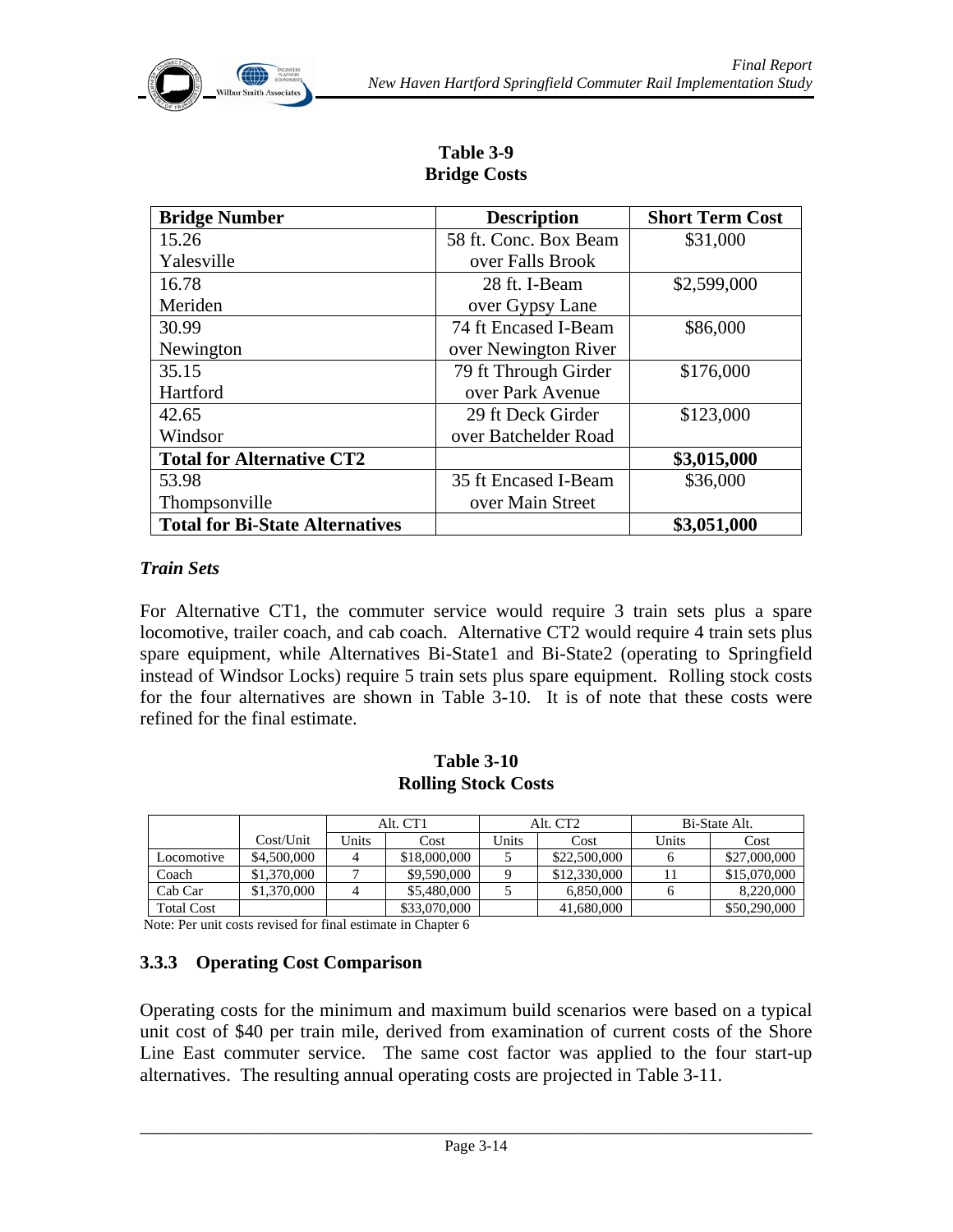

|                              | Alternative CT1      | Alternative CT2      | <b>Bi-State Alternatives</b> |
|------------------------------|----------------------|----------------------|------------------------------|
| <b>Service Limits</b>        | <b>Windsor Locks</b> | <b>Windsor Locks</b> | Springfield                  |
|                              | To New Haven         | To New Haven         | To New Haven                 |
| Service Level                | 3 Southbound AM      | 4 Southbound AM      | 4 Southbound AM              |
|                              | 3 Northbound PM      | 3 Southbound PM      | 3 Southbound PM              |
|                              |                      | 3 Northbound AM      | 3 Northbound AM              |
|                              |                      | 4 Northbound PM      | 4 Northbound PM              |
| <b>Annual Train Miles</b>    | 74,676               | 174,244              | 220,472                      |
| Cost/Train Mile              | \$40.00              | \$40.00              | \$40.00                      |
| <b>Annual Operating Cost</b> | \$2,987,040          | \$6,969,760          | \$8,818,880                  |

**Table 3-11 Operating Cost Comparisons** 

#### **3.3.4 Revenue Comparison**

Revenue for Alternatives CT1 through Bi-State2 was calculated in the same manner as for the minimum and maximum build scenarios discussed earlier in this chapter. A fare structure similar to Shore Line East and Metro North was developed by ConnDOT. As for the two original scenarios, it was assumed that 80 percent of the riders would use monthly passes. Annual revenue was based on a typical 254 days of weekday operation, excluding holidays.

Forecasts for each of the four alternatives are shown below in Table 3-12. Alternatives Bi-State1 and Bi-State2 are identical because they would attract the same ridership volume. (Alternative Bi-State2 would have more uniform headways between trains by adjusting current Amtrak schedules).

|                              | Alternative CT1 | Alternative CT2 | <b>Bi-State Alternatives</b> |
|------------------------------|-----------------|-----------------|------------------------------|
| <b>Total Weekday Trips</b>   | 872             | 1,485           | 1,767                        |
| <b>Annual Revenue</b>        | \$367,930       | \$667,121       | \$868,903                    |
| <b>Annual Operating Cost</b> | \$2,987,000     | \$6,970,000     | \$8,819,000                  |
| Fare box Recovery            | 12.3%           | 9.6%            | 9.9%                         |

**Table 3-12 Revenue Comparison** 

#### *Ridership and Revenue Variables*

This analysis of initial implementation alternatives has treated the added commuter rail service separately for the purposes of projecting ridership and resulting revenue. However, the service is envisioned as co-existing with Amtrak's current service on the Springfield line. Ideally, the Amtrak schedules during the peak hours could be adjusted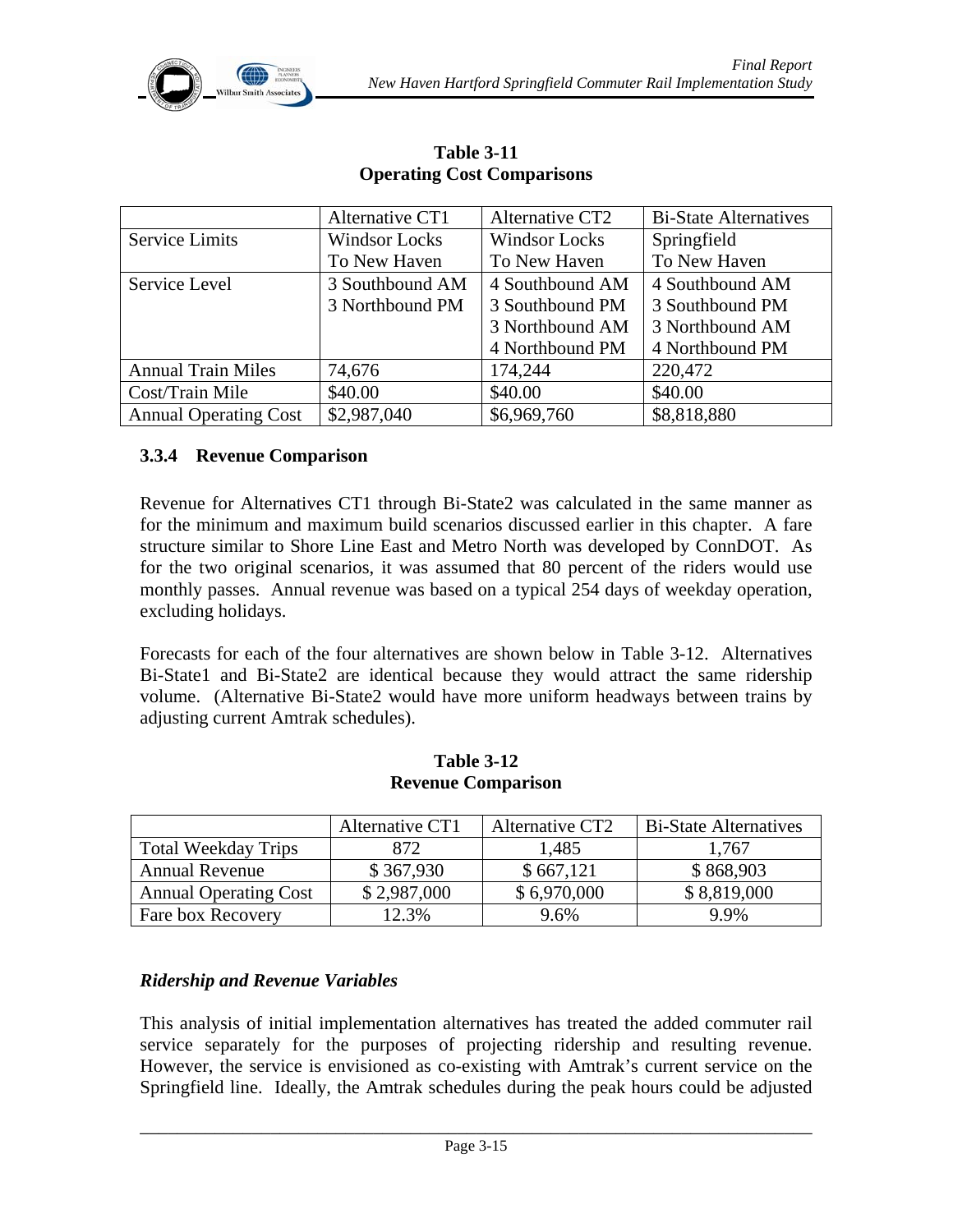

to make the same station stops as the commuter trains, and subject to seating availability, the Amtrak trains could serve commuter needs. Similarly, the commuter schedules provide added opportunities for connections at New Haven with Amtrak intercity trains as well as connecting travel via Metro North and Shore Line East.

Metrolink, the commuter rail service in the Los Angeles area, shares routes both north and south from Los Angeles with Amtrak's Surfliner route, a state-supported corridor service with up to 12 round trips per day on some days. Metrolink and Amtrak initiated a "Rail 2 Rail" program over a year ago, which allows Metrolink monthly pass holders to ride Amtrak's Surfliner trains. The fares on Amtrak are typically higher than Metrolink, and the Amtrak trains serve fewer stations. A funding transfer agreement between Metrolink and Amtrak reimburses Amtrak for a portion of the "loss" incurred because of the lower commuter fares. The program has been extremely successful, producing annual ridership gains on both services because of the greater number of trip opportunities. A similar program was recently instituted in the Shore Line East corridor to cut costs.

A cooperative effort between a ConnDOT service and Amtrak service on the Springfield line would likely have similar results. Amtrak's mid-day trains could be used for one direction of a round trip outside the peak hours, inducing more travel than would be expected if the systems were operated independently. No attempt is made here to project the ridership levels that such a synergy would produce, or to project the resulting revenue increases. At such time as commuter service is initiated, it would be appropriate to test the concept by accepting commuters on selected Amtrak trains, and expanding the program if it proves beneficial to both agencies.

#### **3.3.5 Summary**

The resulting service characteristics, ridership, costs and performance measures are summarized in Table 3-13. All of these implementation alternatives include only existing stations on the line with existing low level platforms and at-grade pedestrian crossings. These alternatives include peak hour service only and a shuttle bus connection with Bradley Airport at Windsor Locks Station. Enhancements such as high level platforms, new station locations and off-peak service can be added to any implementation alternative from the menu of additional options as described in the next section.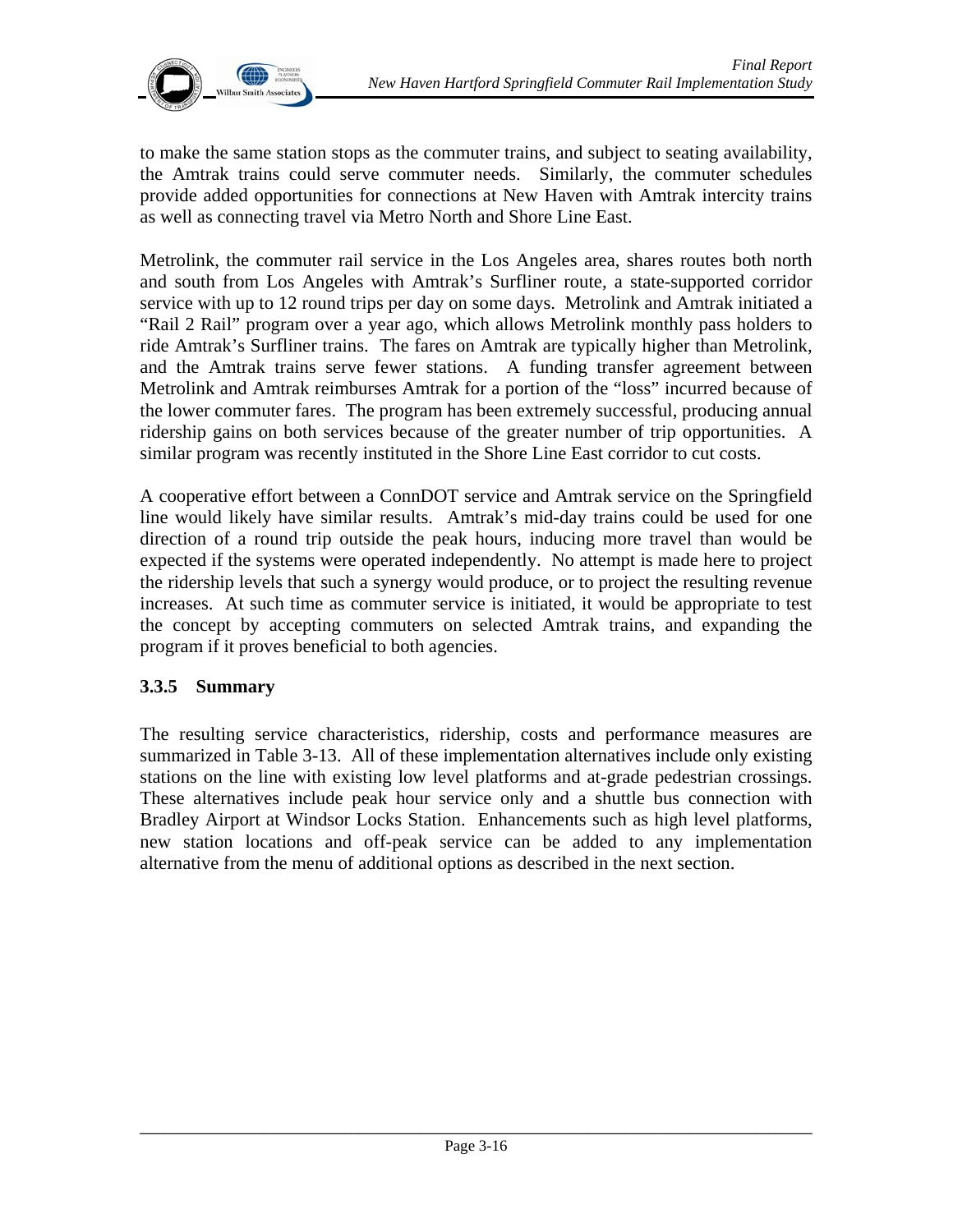

|                                                 | CT <sub>1</sub> | CT2              | Bi-State1 & 2    |
|-------------------------------------------------|-----------------|------------------|------------------|
| One-way train trips                             | 6               |                  | 14               |
| New track required                              | None            | 12.4 miles       | 15.6 miles       |
| <b>Capital cost</b>                             | \$80.8 million  | $$121.4$ million | $$139.4$ million |
| <b>Annual</b><br><b>Operating cost</b>          | \$3.0 million   | \$7.0 million    | \$8.8 million    |
| <b>Annual</b><br><b>Revenue</b>                 | \$368,000       | \$667,000        | \$869,000        |
| <b>Annual</b><br><b>Operating deficit</b>       | \$2.6 million   | \$6.3 million    | \$7.9 million    |
| <b>Projected Ridership</b><br>(new daily trips) | 872             | 1,485            | 1,767            |
| Per passenger subsidy                           | \$11.82         | \$16.71          | \$17.71          |
| <b>Farebox recovery</b>                         | 12.3%           | 9.6%             | 9.9%             |

**Table 3-13 Implementation Alternatives Results** 

# **3.4 Menu of Additional Elements**

The alternatives described in the previous section are considered the first phase of implementation of a new commuter service in the New Haven Hartford Springfield corridor. There are, however, a number of other elements that can be included in the initial implementation or at a later time. These additional elements include:

- Off-peak service
- Weekend service
- New Stations including:
	- o Enfield Station
	- o Newington Junction Station
	- o North Haven Station
	- o Wharton Brook Station
- Rail connection to Bradley International Airport
- Full high-level platforms at all stations
- Grade separated pedestrian facilities at all stations
- Station buildings at all stations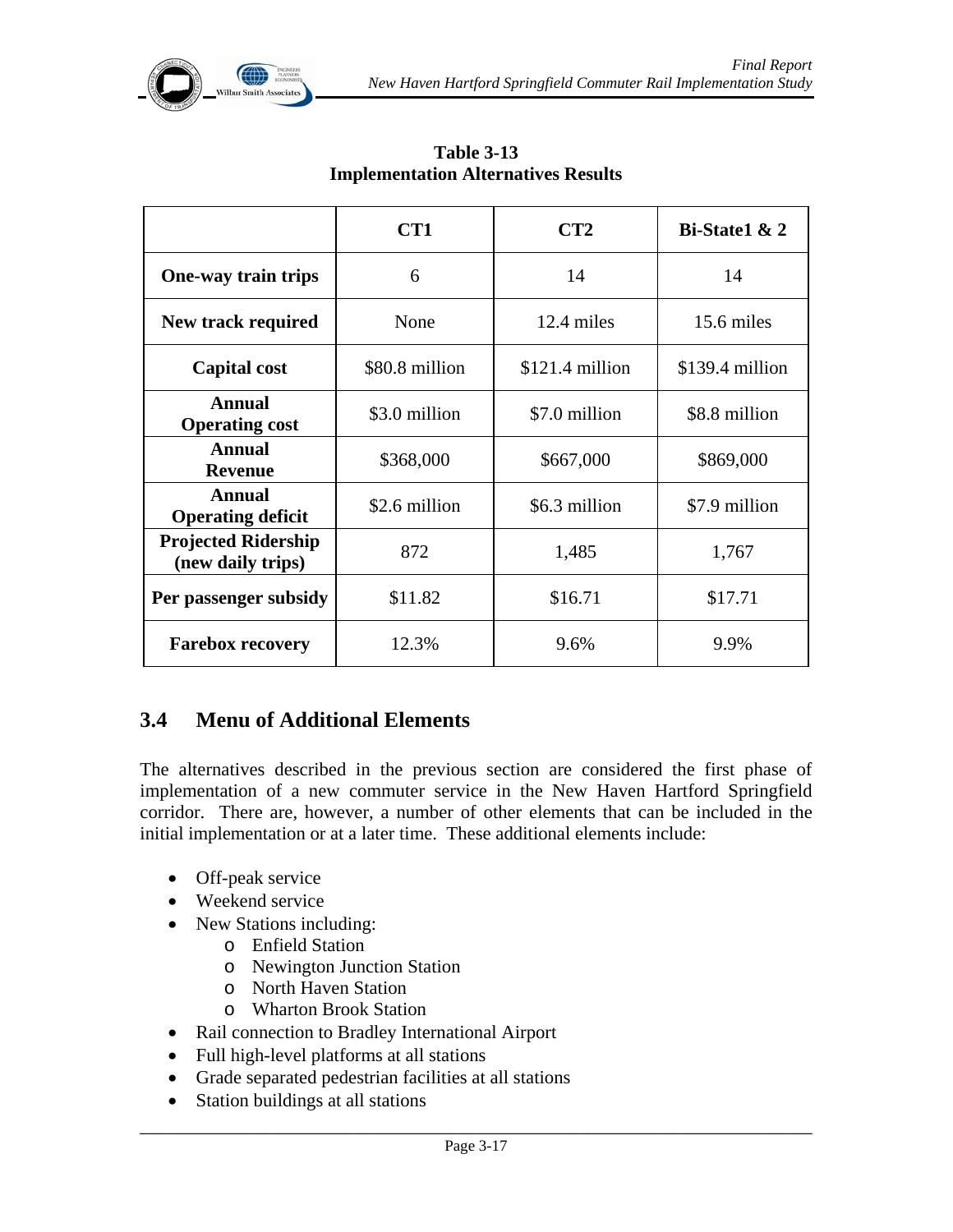

• Access Walkway to the Legislative Office Building in Hartford

Each of these additional elements is described in this section with associated costs and ridership.

#### **3.4.1 Off-peak Service**

*Capital Cost* – There is no capital cost associated with off-peak service as the peak service train sets can be used to provide the service.

*Operating Cost* – For the Bi-State Alternatives using an estimate of \$40 per train mile, each round-trip run would cost \$4,960 for 124 miles. Therefore, for each round-trip added to the schedule 254 non-holiday weekdays per year, the cost would be \$1.3 million per year. 8 round-trips to provide approximately hourly off-peak service would cost \$10.1 million per year in operating costs. For Alternative CT2, with service only to Windsor Locks, the comparable cost would be \$8 million.

*Ridership* – Ridership for off-peak service will depend on the amount and hours of the service. In the minimum build alternative, approximately 160 off-peak boardings were expected with the limited schedule. In the maximum build, 577 off-peak boardings were expected. The existing Amtrak schedule provides off-peak service at approximately twohour intervals midday and one southbound and two northbound later evening trains. Airport ridership can also be considered off-peak ridership. In order to accurately serve the airport, service must be provided throughout the entire day, including off-peak times. The expected 350 weekday airport boardings will only be realized with adequate all-day service, especially during the peak air travel windows.

*Revenue* – The revenue for off-peak service would depend on the ridership experienced on the line. Using the assumed service level, fares and resulting ridership from the maximum build, annual revenue for off-peak service would be about \$1,783,080 per year.

#### **3.4.2 Weekend and Holiday Service**

*Capital Cost* – There is no capital cost associated with weekend service as the peak service train sets can be used to provide the service.

*Operating Cost* – For the Bi-State Alternatives, using an estimate of \$40 per train mile, each round-trip run would cost \$4,960 for 124 miles. Assuming each trip was added 111 days per year (Saturday, Sunday and holidays), for each round-trip run, the cost would be \$550,560 per year. The weekend schedule presented in the maximum build with 10 trains at approximately two hour intervals would cost \$5.5 million per year in operating costs. Alternative CT2 service only to Windsor Locks would have a comparable cost of \$4.3 million.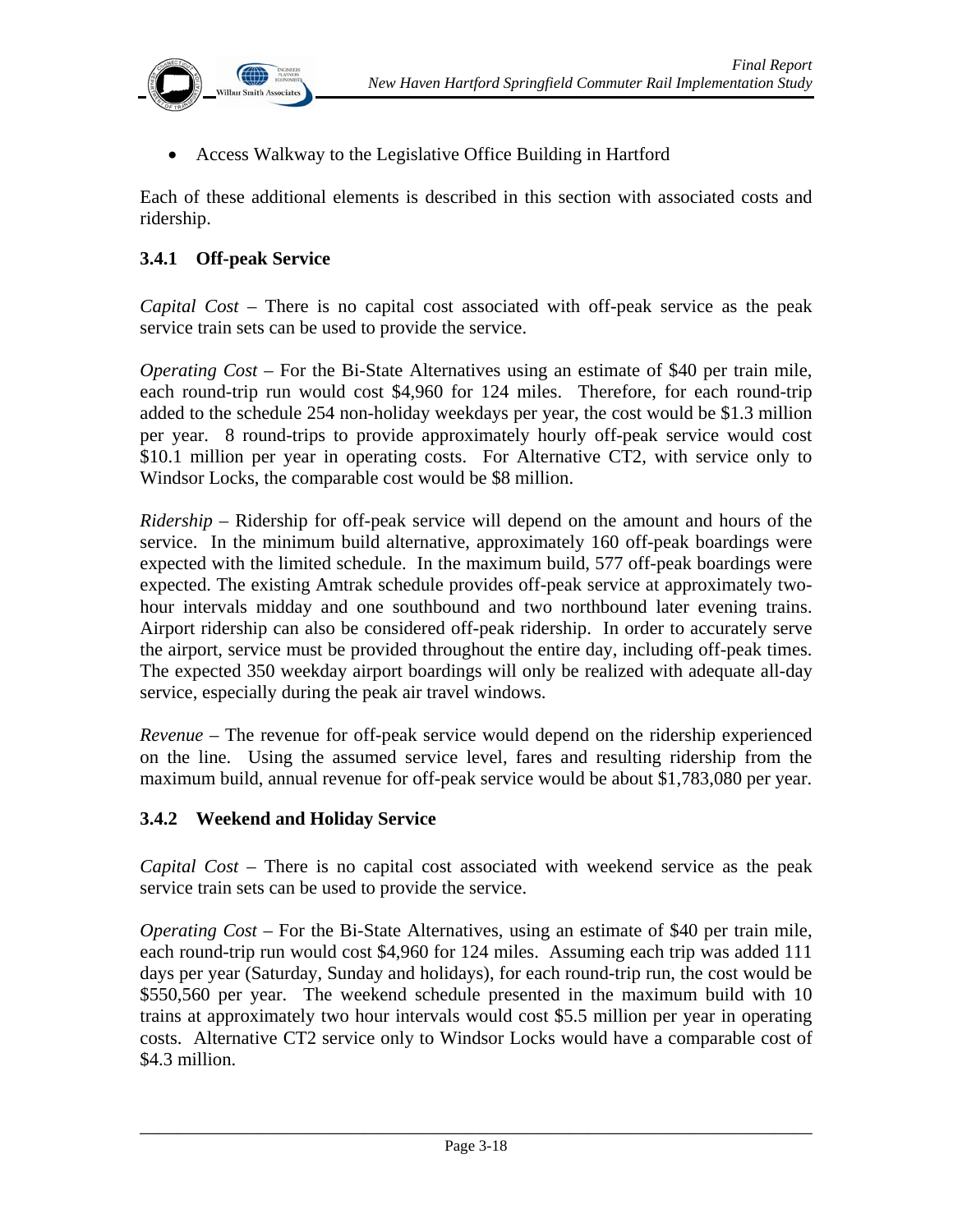

*Ridership* – Ridership for weekend service will depend on the amount and hours of the service. No weekend service was provided in the minimum build. In the maximum build, weekend service every two hours, including Amtrak ridership, was expected to yield approximately 1,964 trips. The current Amtrak schedule provides seven trains in each direction on both Saturday and Sunday. Weekend service would also affect airport ridership, although to a lesser degree than weekday off-peak service.

*Revenue* – The revenue for weekend service would depend on the ridership experienced on the line. Using the assumed service level, fares and resulting ridership from the maximum build, annual revenue for weekend service would be about \$326,000 per year.

#### **3.4.3 Possible New Stations**

The alternatives presented in this chapter would utilize existing stations, with only essential improvements to provide adequate parking and meet passenger service requirements. Analysis of the maximum build scenario identified potential additional stations that would contribute additional riders to the service. Station locations were identified to serve Enfield, Newington Junction, Wharton Brook, and North Haven. At a minimum, each station would require parking, auto and transit access, two low-level platforms to accommodate double track operation, and related canopies, lighting, and signage. Mini-high level platforms may be required at new stations to accommodate handicapped access. The maximum development of each station potential could involve full length high-level platforms and a grade-separated pedestrian crossing, plus a station building with enclosed waiting area.

Table 3-14 presents the probable range of costs for these new stations.

| <b>Station</b>              | Enfield     | Newington Jct | <b>Wharton Brook</b> | North Haven |
|-----------------------------|-------------|---------------|----------------------|-------------|
|                             |             |               |                      |             |
| <b>Parking Spaces</b>       | 175         | 225           | 150                  | 125         |
| Parking Cost                | \$1,427,000 | \$1,821,000   | \$1,232,000          | \$1,033,000 |
| <b>Low-Level Platforms</b>  | \$400,000   | \$400,000     | \$400,000            | \$400,000   |
| <b>Minimum Cost</b>         | \$1,827,000 | \$2,221,000   | \$1,632,000          | \$1,433,000 |
| <b>High-Level Platforms</b> | \$3,850,000 | \$3,850,000   | \$3,850,000          | \$3,850,000 |
| with Canopy $&$ Lighting    |             |               |                      |             |
| <b>Pedestrian Crossing</b>  | \$3,850,000 | \$3,850,000   | \$3,850,000          | \$3,850,000 |
| <b>Station Building</b>     | \$800,000   | \$800,000     | \$800,000            | \$800,000   |
| <b>Maximum Cost</b>         | \$9,927,000 | \$10,321,000  | \$9,732,000          | \$9,533,000 |
| <b>Weekday Boardings</b>    |             |               |                      |             |
| (Maximum Build)             | 210         | 250           | 156                  | 138         |

#### **Table 3-14 Possible New Station Costs**

Note: Costs include 10% design and 40% contingency costs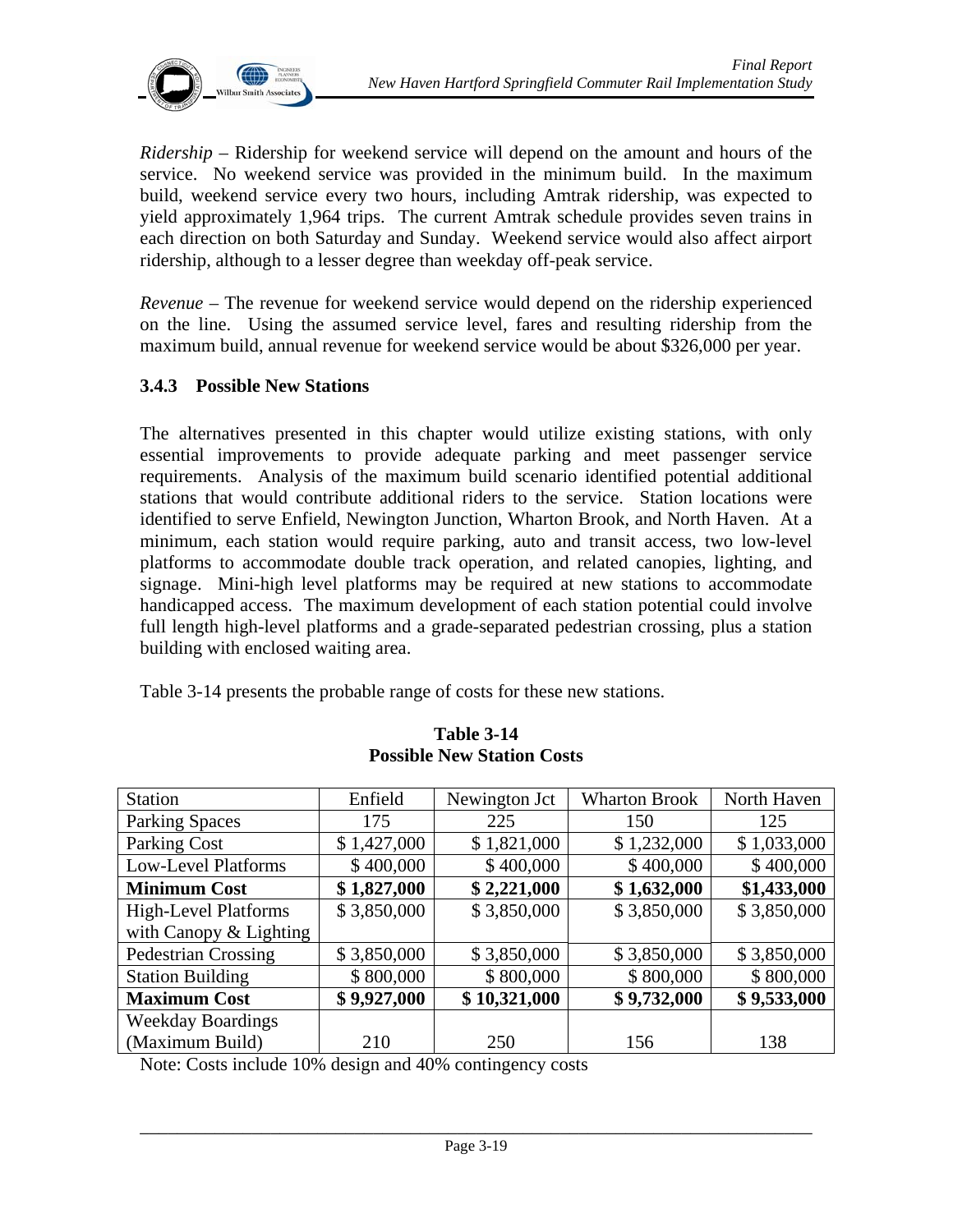

These potential new stations present no significant increases in operating costs of the rail service, but would incur some costs for routine maintenance, trash collection, and policing. Each additional passenger stop would add approximately 2 minutes to the overall running time of each train. Relative ridership potential, based on the original maximum build scenario, is shown in terms of weekday boardings.

#### **3.4.4 Rail Connection to Bradley International Airport**

*Capital Cost* – As estimated in the maximum build scenario, the cost to improve the Suffield Industrial Spur and construct an airport station is \$28 million, including 10% design and 40% contingency.

*Operating Cost –* Train operations would incur a cost of about \$40 per train mile. Total amount would depend on the number of trains operated. Since initial ridership volumes can be handled by low-cost bus shuttle, no attempt is made to project train costs.

*Ridership and Revenue* - No appreciable difference in ridership or revenue is expected with a rail connection to the airport due to the similar travel time experienced by the shuttle bus. As congestion builds on the airport connector road, and the travel time required by the rail connection becomes better than the shuttle bus connection, a rail connection is expected to be beneficial to airport ridership.

#### **3.4.5 Full High-Level Platforms at All Stations**

*Capital Cost* – The estimated cost for a full high-level platform is \$3.85 million per station, including 10% design and 40% contingency costs.

*Ridership and Revenue* – Although there is no estimated difference in ridership from the modeling results or revenue with the implementation of high level platforms, many industry leaders believe that there are ties between station amenities and ridership. Attractive and user-friendly stations give the impression of a higher-level service and therefore attract more ridership. In addition, high level platforms can make boarding faster and more efficient, which may save travel time on the line, thus increasing ridership by providing more prompt service.

#### **3.4.6 Grade Separated Pedestrian Crossing Facilities at All Stations**

*Capital Cost* – The estimated cost for grade-separated pedestrian crossing facilities \$3.85 million per station, including 10% design and 40% contingency costs.

*Ridership and Revenue* – Although there is no estimated difference in ridership from the modeling results or revenue with grade-separated pedestrian facilities, as with full highlevel platforms, any station amenities can have a positive effect on ridership by improving the perception of the station in the eyes of riders.